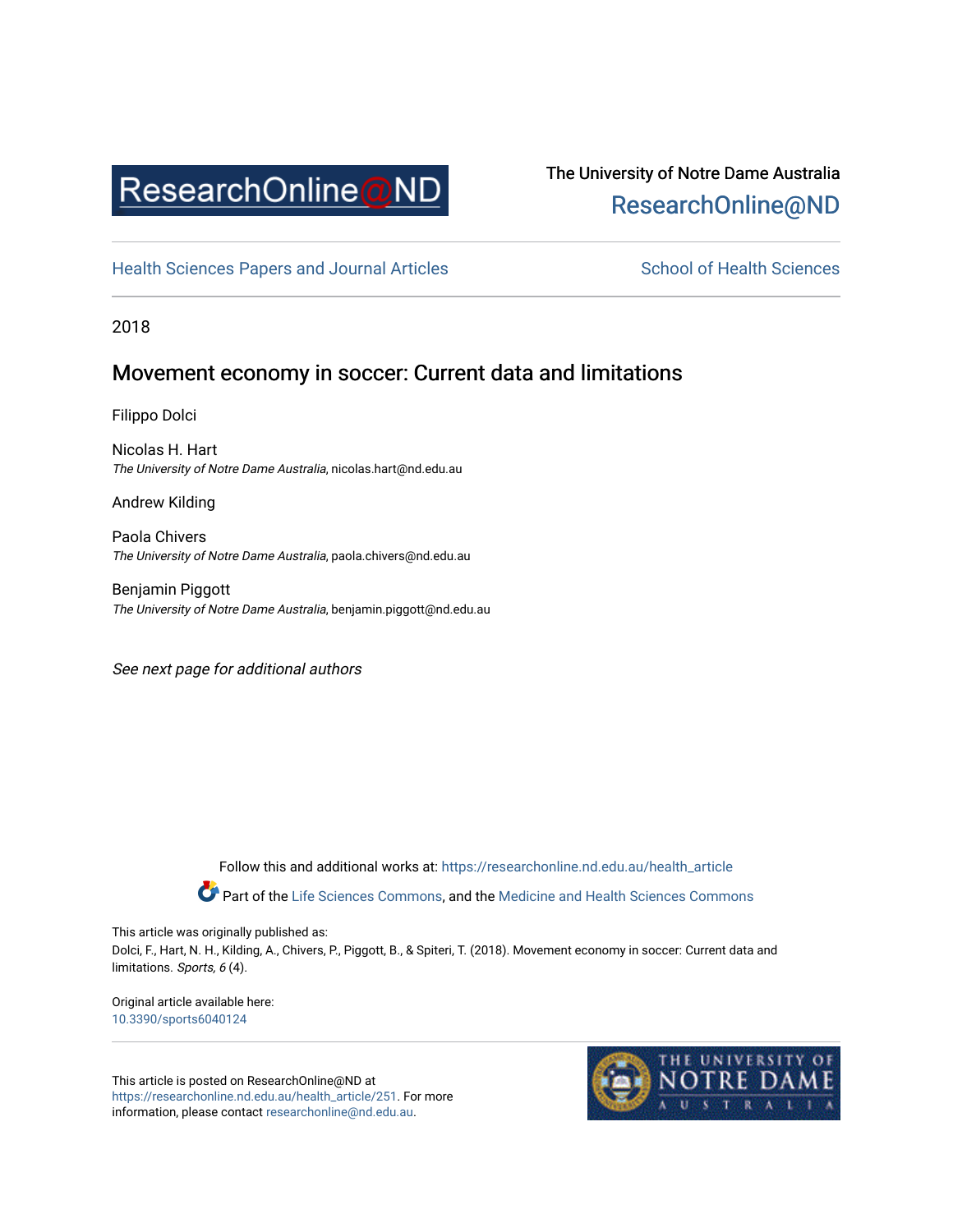### Authors

Filippo Dolci, Nicolas H. Hart, Andrew Kilding, Paola Chivers, Benjamin Piggott, and Tania Spiteri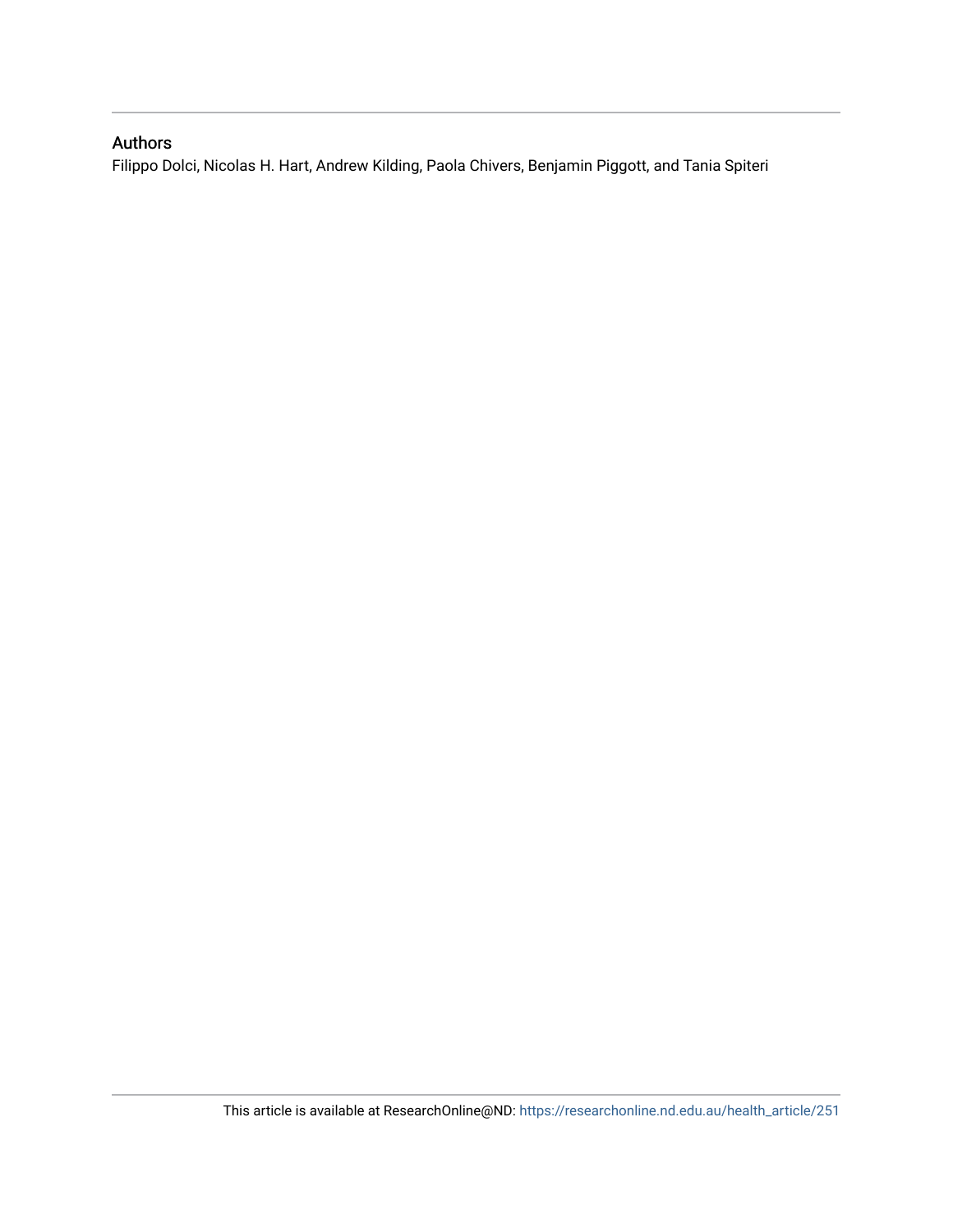This is an Open Access article distributed in accordance with the Creative Commons Attribution 4.0 International license (CC BY 4.0), which permits unrestricted use, distribution, and reproduction in any medium, provided the original author and source are credited. See[: https://creativecommons.org/licenses/by/4.0/](https://creativecommons.org/licenses/by/4.0/) 

This article originally published in the *Sports* available at:<http://journals.plos.org/plosone/article?id=10.1371/journal.pone.0156446>

Dolci, F., Hart, N.H., Kilding, A., Chivers, P., Piggott, B., and Spiteri, T. (2018) Movement economy in soccer: Current data and limitations. *Sports, 6*(4). doi: 10.3390/sports6040124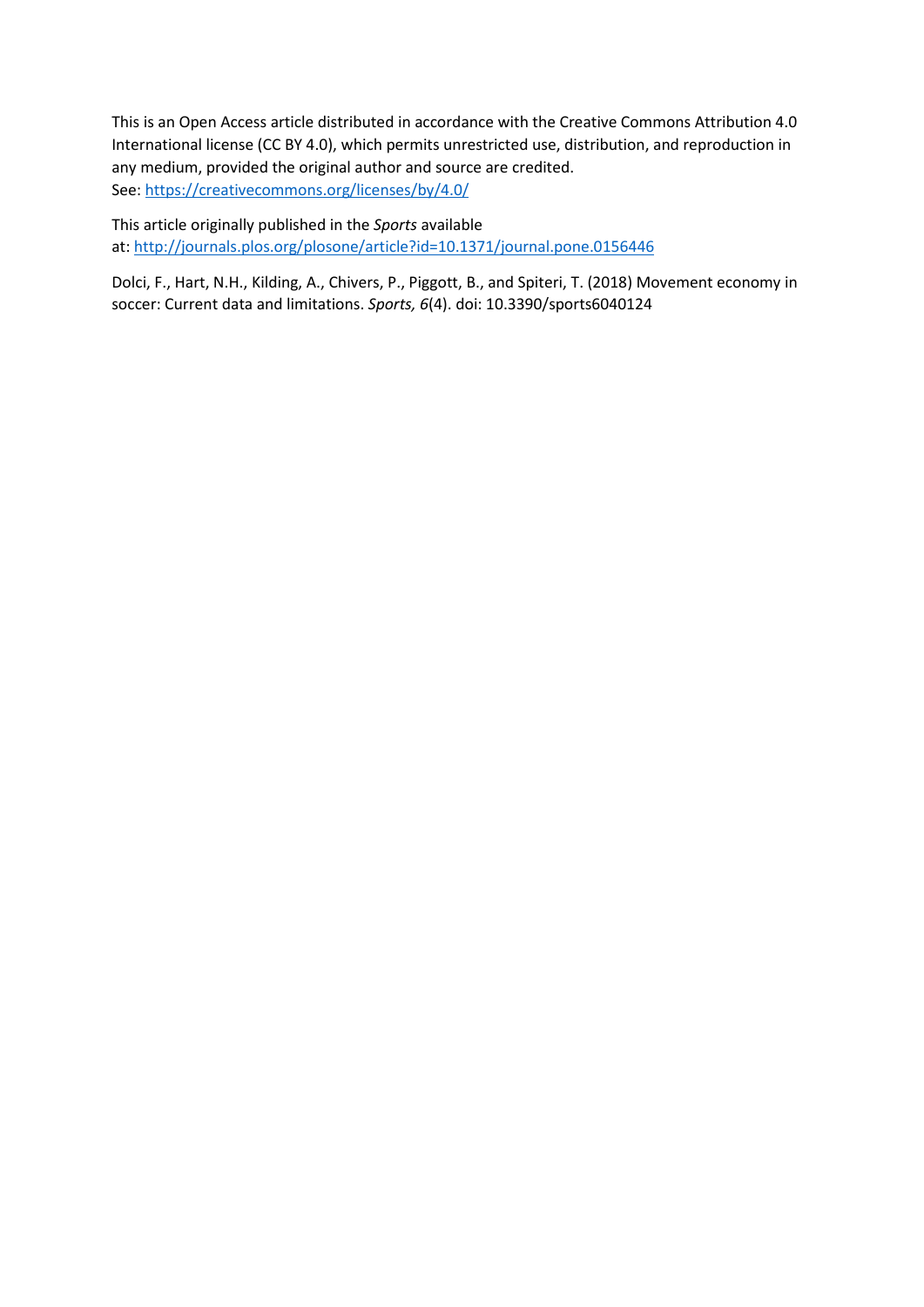



# *Review* **Movement Economy in Soccer: Current Data and Limitations**

**Filippo Dolci 1,\* [,](https://orcid.org/0000-0001-9697-1263) Nicolas H. Hart 2,3,4 [,](https://orcid.org/0000-0003-2794-0193) Andrew Kilding <sup>5</sup> , Paola Chivers 3,4 [,](https://orcid.org/0000-0003-2278-4857) Ben Piggott <sup>1</sup> and Tania Spiteri <sup>2</sup>**

- <sup>1</sup> School of Health Science, University of Notre Dame, Fremantle, WA 6160, Australia; benjamin.piggott@nd.edu.au
- <sup>2</sup> School of Medical and Health Science, Edith Cowan University, Perth, WA 6027, Australia; n.hart@ecu.edu.au (N.H.H.); t.spiteri@ecu.edu.au (T.S.)
- 3 Institute for Health Research, University of Notre Dame, Fremantle, WA 6160, Australia; paola.chivers@nd.edu.au
- <sup>4</sup> Exercise Medicine Research Institute, Edith Cowan University, Perth, WA 6027, Australia<br><sup>5</sup> Exerts Resformance Research Institute New Zealand, AUT University, Australian 1,1010, Na
- <sup>5</sup> Sports Performance Research Institute New Zealand, AUT University, Auckland 1010, New Zealand; andrew.kilding@aut.ac.nz
- **\*** Correspondence: Filippo.dolci1@my.nd.edu.au; Tel.: +61-431-476-952

Received: 25 September 2018; Accepted: 19 October 2018; Published: 23 October 2018



**Abstract:** Soccer is an intermittent team-sport, where performance is determined by a myriad of psychological, technical, tactical, and physical factors. Among the physical factors, endurance appears to play a key role into counteracting the fatigue-related reduction in running performance observed during soccer matches. One physiological determinant of endurance is movement economy, which represents the aerobic energy cost to exercise at a given submaximal velocity. While the role of movement economy has been extensively examined in endurance athletes, it has received little attention in soccer players, but may be an important factor, given the prolonged demands of match play. For this reason, the current review discusses the nature, impact, and trainability of movement economy specific to soccer players. A summary of current knowledge and limitations of movement economy in soccer is provided, with an insight into future research directions, to make this important parameter more valuable when assessing and training soccer players' running performance.

**Keywords:** movement economy; running economy; aerobic energy cost; soccer; endurance; aerobic fitness

#### **1. Introduction**

Soccer is a multi-skilled sport requiring a combination of physical, technical, and tactical abilities to produce a superior performance [\[1–](#page-13-0)[3\]](#page-13-1). Soccer players must perform various multifaceted intermittent activities at different intensities, such as sprints, changes of direction, jumps, tackles, and skill-based activities, with the ball, over 90 min of play, in a dynamic and unpredictable environment [\[1,](#page-13-0)[4\]](#page-13-2). Physiologically, the execution of these activities throughout a game requires a complex interaction of both anaerobic and aerobic energy systems. Indirect estimation of oxygen consumption suggests that the aerobic pathway dominates energy delivery by providing approximately 90% of the total metabolic cost of a match [\[2](#page-13-3)[,5\]](#page-13-4). This high oxygen taxation results from the aerobic energy system's contribution to performing continuous submaximal activities (mainly reliant on oxidative metabolism); repeated high-intensity activities (such as sprinting, for instance), where oxygen may contribute up to 40% of the energy required [\[6\]](#page-13-5); and re-establishing metabolic processes and anaerobic stores during recovery periods [\[7\]](#page-13-6). Hence, aerobic fitness appears to be crucial for athletes to physically compete in the intermittent nature of soccer matches. However, while the focus is often given to the maximal aerobic capacity of soccer players [\[8\]](#page-13-7), there are other aerobic parameters that may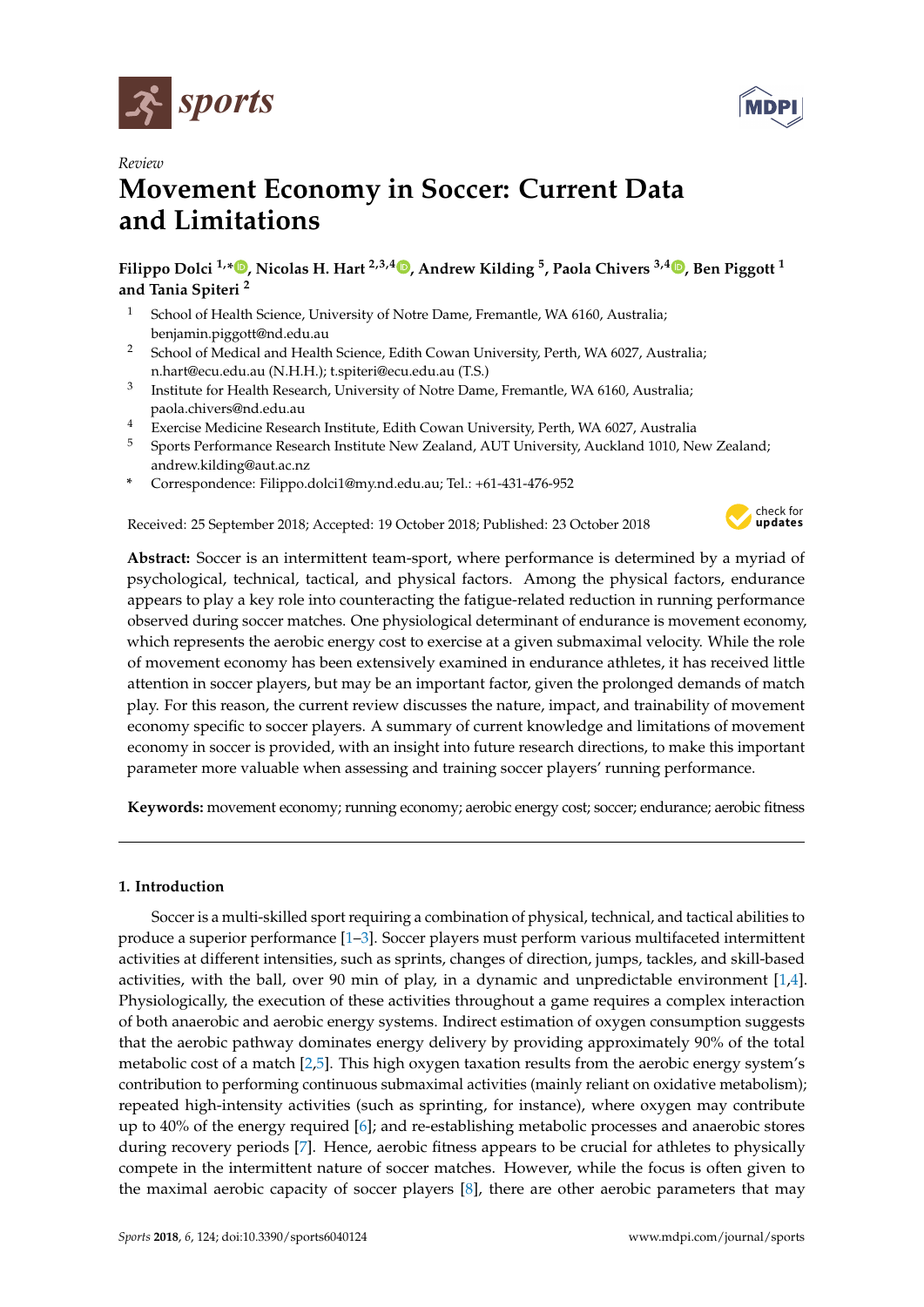influence running outputs during games. Movement economy (ME) is a key parameter of aerobic fitness, determined by various combined physiological and biomechanical characteristics of an athlete [\[9\]](#page-13-8). Movement economy has been investigated extensively in endurance athletes, such as runners, cyclists, and triathletes [\[9,](#page-13-8)[10\]](#page-13-9) indicating a strong ability to predict athletic performance [\[11](#page-14-0)[,12\]](#page-14-1). Conversely, consideration of ME in soccer players, despite the prolonged duration of a soccer game, is much scarcer [\[13–](#page-14-2)[19\]](#page-14-3), and has yet to be reviewed. Within the current literature on ME in soccer players [\[13](#page-14-2)[–19\]](#page-14-3), there is limited data, along with ongoing debates regarding the poor specificity of common ME assessment to team-sports [\[14,](#page-14-4)[20\]](#page-14-5). This article aims to review and summarize the current scientific data of ME in soccer players, while also providing a critique of current methods of assessment and data produced to date, in order to identify ways in which use of ME can be advanced in soccer contexts.

#### **2. Methods**

The following search terms were used in this literature review: running economy, soccer, aerobic fitness, endurance, football, training, and energetic cost. The search was undertaken using Google scholar and eResources, accessed through The University of Notre Dame Australia's online library. All peer-reviewed articles presenting movement economy (running economy) data in soccer players have only been included in the review analysis (articles where data of soccer players were averaged with other participants excluded). In addition, articles discussing statistical changes in movement economy, but not reporting player values, have been included. No specific age, gender, level, or period and method of economy assessment have been considered as factors for inclusion or exclusion criteria.

#### **3. Definition and Concept of Movement Economy in Soccer**

Movement economy is generally defined as the aerobic energy cost required to perform a submaximal task, providing information about an athlete's aerobic efficiency while exercising at submaximal velocities [\[9\]](#page-13-8). In soccer players, similarly to endurance runners, ME has been commonly measured and considered as the submaximal aerobic efficiency when running in-line at constant speed on a treadmill. For this reason, both in long-distance runners and soccer players, ME has been more commonly referred to as running economy [\[9\]](#page-13-8). Nonetheless, ME is specific to the task, and might vary when performing different activities and in different environments [\[20\]](#page-14-5). Hence, considering ME as the ability to run efficiently at a constant submaximal speed, and in a straight line only, might be a reductionist approach in soccer, and may reflect only a partial picture of a soccer player's ME, given the plethora of directional changes present in the act of training or competition. A more appropriate and complete concept of ME in soccer should allude to the submaximal aerobic efficiency of soccer players when performing multiple sport-related activities under context-specific situations. This concept is supported throughout this review.

#### **4. Determinants of Movement Economy in Soccer**

During soccer, running performance has been often reported to decrease over the match [\[4\]](#page-13-2), hence suggesting that the ability to sustain long exercise activities (endurance) is a crucial aspect to preserve optimal physical performance. Movement economy is a well-established determinant of endurance, which represents the complex resultant of an athlete's metabolic, cardiorespiratory, biomechanical, and neuromuscular efficiency [\[9,](#page-13-8)[21\]](#page-14-6). Metabolic efficiency refers to the ability of an athlete to utilise available energy, which can be affected by core temperature, muscle fibre type, and substrate utilisation [\[9\]](#page-13-8). Cardiorespiratory efficiency refers to the work output required to deliver and utilise oxygen in the working muscle, and is related to heart rate, minute ventilation, and  $VO<sub>2max</sub>$ . Biomechanical and neuromuscular efficiency represents the ability of the musculoskeletal and neural systems to translate power output into effective movement output. Specifically, musculoskeletal efficiency is influenced by factors such as anthropometrics, movement style, kinetics, kinematics, and flexibility, while neuromuscular efficiency is influenced by the speed of neural transmission,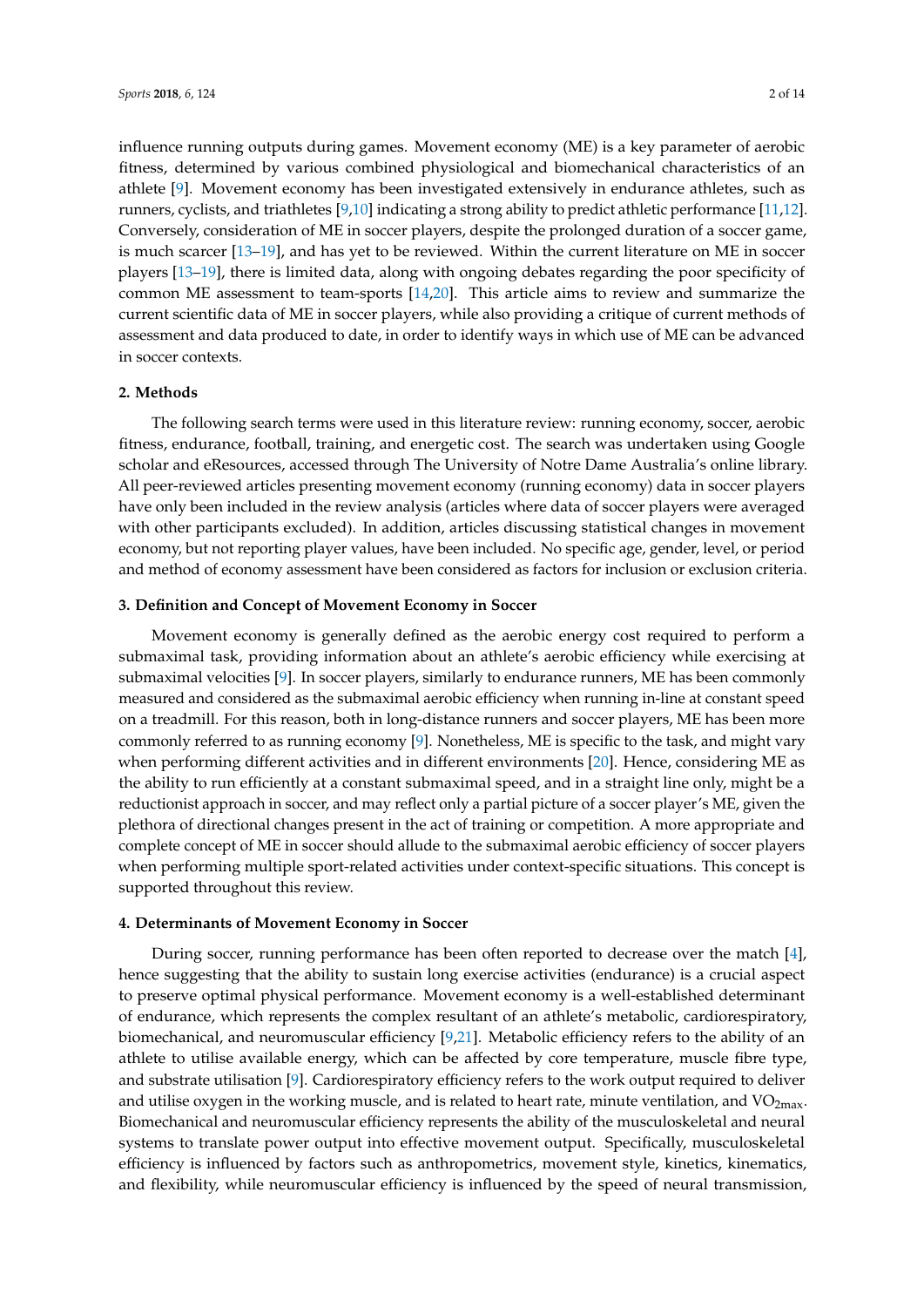motor programming, force production, and stiffness [\[9\]](#page-13-8). Since fatigue can affect ME [\[22\]](#page-14-7), and the high-intensity periods of soccer playing have been often observed to induce both a transient and prolonged effect of fatigue during a match [\[23\]](#page-14-8), it is rational to expect metabolic, cardiorespiratory, biomechanical, and neuromuscular efficiency fluctuations according to players' fatigue status. This players' fatigue status is intuitively affected by the nature of the game and the players' ability to recover fast/tolerate fatigue; it can be the latter key determining factor affecting players ME during a game (Figure [1\)](#page-5-0).

Specifically, when considering metabolic efficiency, there is an advantage in oxidating a higher percentage of carbohydrate vs fats, because of the greater energy produced by the former substrate per oxygen mole [\[24\]](#page-14-9). However, the decrease in muscle glycogen concentrations or the increase in catecholamine concentrations, induced by soccer activity, may increase lipid turnover throughout a game [\[25\]](#page-14-10) and, in turn, negatively affect metabolic efficiency. In addition, cardiorespiratory efficiency, low heart rate, and minute ventilation have been constantly reported as an economical advantage, because they reflect lower respiration, which can represent up to 6–7% of the total oxygen cost of exercise [\[9](#page-13-8)[,26\]](#page-14-11). The increase in ventilation following high-intensity soccer activities can, therefore, also compromise cardiorespiratory efficiency. Neuromuscular efficiency could also be impaired by high-intensity periods of soccer games. Specifically, efficient neural signalling, along with the ability to produce high power and lower body stiffness, have all been proposed as advantageous factors for neuromuscular efficiency [\[9\]](#page-13-8), because allowing for optimal motor unit recruitment, greater running propulsion, and elastic energetic reutilization, respectively, can translate into a lower magnitude and number of muscular contraction (i.e., energetically costly to move [\[9\]](#page-13-8)). However, these neuromuscular factors have been reported to be negatively affected by central and peripheral fatigue induced by high-intensity activities [\[27–](#page-14-12)[29\]](#page-14-13). Lastly, there is evidence that neuromuscular fatiguing activities, as occurring during soccer matches, alter an athlete's kinematic characteristics [\[30,](#page-14-14)[31\]](#page-14-15). Since high-performing athletes initially tend to adopt the most economical kinematic features for a given movement  $[9]$ , a change in this might imply that they cannot preserve their optimal biomechanical efficiency following soccer-related activities. Therefore, in soccer players, it might be particularly important to consider ME changes over a match or soccer-specific high-intensity activities, and evaluate strategies to mitigate ME fluctuation, in order to preserve optimal metabolic, cardiorespiratory, and neuromechanical efficiency.

<span id="page-5-0"></span>

**Figure 1.** Factors affecting movement economy in soccer, adapted from Barnes and Kilding [\[9\]](#page-13-8).

#### **5. Current Movement Economy Testing Approaches in Soccer**

In soccer players, ME has been only measured in laboratory conditions when running at submaximal speeds on a treadmill, for time periods long enough to reach a physiological steady state [\[9\]](#page-13-8). Such an approach has been used because it is valid and practical to use [\[9\]](#page-13-8) but, also, because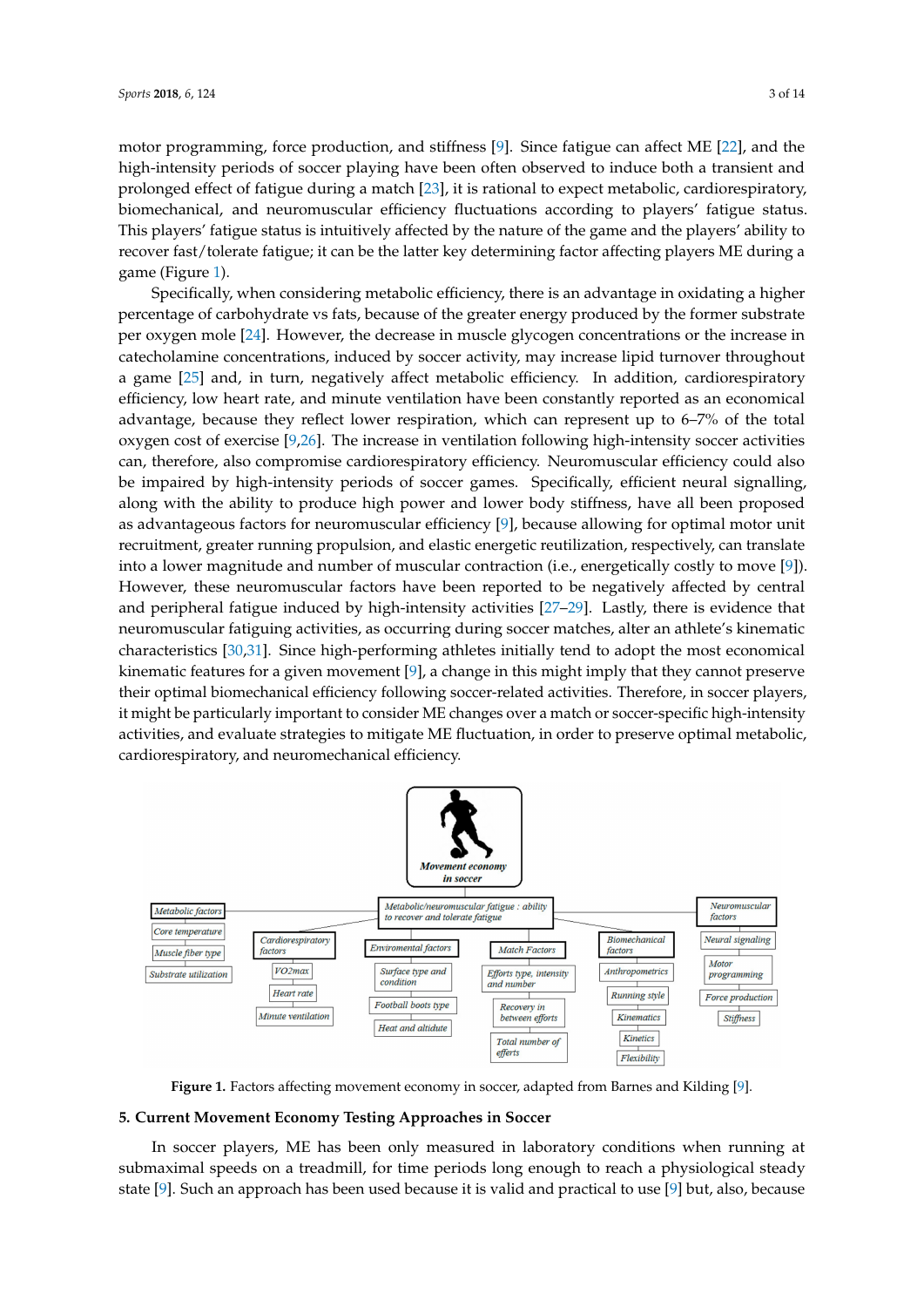a more specific and validated ME test for soccer has been lacking. Other standardized and reliable protocols to measure ME, specifically in team-sports, have been only recently been proposed [\[20\]](#page-14-5), and still require validation. The speeds used for assessing ME while running, in soccer players, have ranged from 7 km/h to 14 km/h [\[13,](#page-14-2)[16,](#page-14-16)[18,](#page-14-17)[32](#page-14-18)-35], or corresponded to speed associated with  $LT<sub>an</sub>$  [\[14,](#page-14-4)[15\]](#page-14-19), where running intervals have not been longer than 5 min [\[13](#page-14-2)[–16](#page-14-16)[,18\]](#page-14-17). Physiological steady state is typically verified by an athlete maintaining blood lactate concentration similar to pre-activity baseline (within 1 mmol/L) [\[36\]](#page-15-1), or a respiratory exchange ratio (RER) of  $\lt 1.0$  [\[11\]](#page-14-0). To provide a measure of ME, studies analysing different athletic populations have generally expressed the mean VO<sup>2</sup> obtained during the final minutes or so of running at the prescribed steady state velocity, either in relative terms per ratio of body mass<sup>-1</sup> per min (or per km), or with an allometric scaling to the power of 0.67 or 0.75 (e.g., mL/kg<sup>0.67</sup>/min or mL/kg<sup>0.75</sup>/min) [\[37,](#page-15-2)[38\]](#page-15-3). Nonetheless, different exponents can

be used when comparing ME between subjects with different body mass. For instance, specifically to soccer, allometric scaling, raising body mass to the power of 0.60, has been applied to better express ME between players of young (14 years) and adult (24 years) ages [\[16\]](#page-14-16). Tests employed to assess soccer players' ME and relative normative values, are presented in Tables [1](#page-7-0) and [2.](#page-9-0)

Expressing ME as a relative or allometrically scaled oxygen cost has been the most commonly applied method to characterise soccer players [\[13](#page-14-2)[–16,](#page-14-16)[18](#page-14-17)[,19](#page-14-3)[,33](#page-14-20)[–35,](#page-15-0)[39–](#page-15-4)[41\]](#page-15-5), however, it is noted that recent studies have also suggested considering ME in relation to substrate utilisation [\[24](#page-14-9)[,42\]](#page-15-6). Carbohydrates have a greater energy equivalent per oxygen mole than fats and, consequently, a measure of oxygen consumption alone can fail to account for the real energy produced by aerobic metabolism when athletes rely on different proportions of substrates during activities. Therefore, considering ME as the gross caloric unit cost (kcal/kg/km), extrapolated by values of gas exchange via the updated non-protein respiratory quotient equations  $[43]$ , has been recently recommended  $[24,42]$  $[24,42]$ , and may provide greater insight into ME qualities of athletes, including soccer players.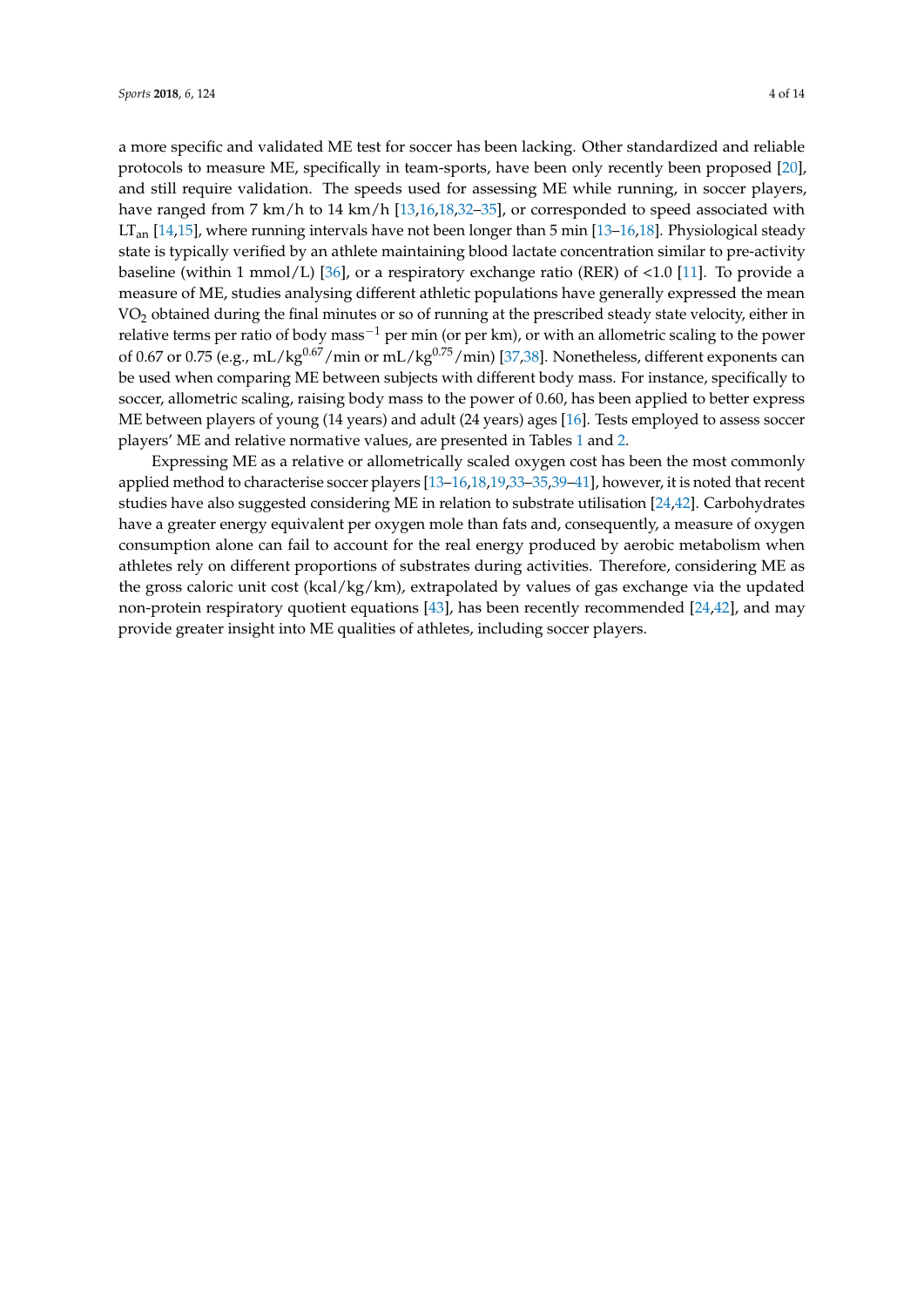<span id="page-7-0"></span>

| Study                 | <b>Player Characteristics (Age)</b>                                                                 | <b>ME</b> Protocol                                                                                                        | <b>Period of Baseline Test</b> |                                                                                                                                                                                                          |
|-----------------------|-----------------------------------------------------------------------------------------------------|---------------------------------------------------------------------------------------------------------------------------|--------------------------------|----------------------------------------------------------------------------------------------------------------------------------------------------------------------------------------------------------|
| Chamari, et al. [16]  | 21 young male soccer players<br>$(14 \pm 0.4 \text{ years})$                                        | Running on a treadmill with 5.5%                                                                                          | Second half of the season      | $39.2 \pm 2.9$ mL/lbm/min<br>$(7 \text{ km/h})$<br>$0.34 \pm 0.02$ mL/lbm/m<br>$(7 \text{ km/h})$<br>$1.65 \pm 0.04$ mL/lbm <sup>-0.60</sup> /m<br>$(7 \text{ km/h})$                                    |
|                       | 24 adult elite soccer players from<br>Tunisian national team<br>$(24 \pm 2 \text{ years})$          | inclination for 4 min at 7 km/h                                                                                           |                                | $36.0 \pm 3.1$ ** mL/lbm/min<br>$(7 \text{ km/h})$<br>$0.30 \pm 0.02$ ** mL/lbm/m<br>$(7 \text{ km/h})$<br>$1.65 \pm 0.08$ mL/lbm <sup>-0.60</sup> /m<br>$(7 \text{ km/h})$                              |
| Ziogas, et al. $[18]$ | 53 Professional soccer players from<br>Greek division A<br>$(26.2 \pm 4.9 \text{ years})$           | Running on a treadmill with 3%                                                                                            | Early pre-season               | $44.6 \pm 2.9$ mL/kg/min<br>$(12 \text{ km/h})$                                                                                                                                                          |
|                       | 46 Professional soccer players from<br>Greek division B<br>$(25.9 \pm 5.2 \text{ years})$           | inclination. After the initial speed<br>of 10 km/h was increased by<br>2 km/h every 3 min until<br>volitional exhaustion. |                                | $44.4 \pm 2.8$ mL/kg/min<br>$(12 \text{ km/h})$                                                                                                                                                          |
|                       | 30 Semi-professional soccer players<br>from Greek division C<br>$(25.6 \pm 4.5 \text{ years})$      | ME calculated at 12 km/h.                                                                                                 |                                | $46.4 \pm 3.9$ ** mL/kg/min<br>$(12 \text{ km/h})$                                                                                                                                                       |
| Segers, et al. [41]   | 6 early mature soccer boys<br>Skeletal age = $16.0 \pm 1.1$ years<br>$(13.2 \pm 1.0 \text{ years})$ | Running on treadmill with 1%<br>inclination for three 6 min interval                                                      | Not reported                   | $32.6 \pm 3.0$ mL/kg <sup>0.98</sup> /min<br>$(8 \text{ km/h})$<br>$35.3\pm3.3$ mL/kg $^{0.98}/\mathrm{min}$<br>$(9.5 \text{ km/h})$<br>$39.3 \pm 3.3$ mL/kg <sup>0.98</sup> /min<br>$(11 \text{ km/h})$ |
|                       | 7 late matures soccer boys<br>Skeletal age = $14.3 \pm 0.6$ years<br>$(14.4 \pm 0.5 \text{ years})$ | at 8, 9.5 and 11 km/h. Rest 5 min in<br>between. ME calculated for<br>each interval.                                      |                                | $30.0 \pm 4.4$ mL/kg <sup>0.98</sup> /min<br>$(8 \text{ km/h})$<br>$32.3 \pm 5.6$ mL/kg <sup>0.98</sup> /min<br>$(9.5 \text{ km/h})$<br>$35.1 \pm 5.7$ mL/kg <sup>0.98</sup> /min<br>$(11 \text{ km/h})$ |

#### **Table 1.** Studies assessing movement economy in soccer players without a training intervention.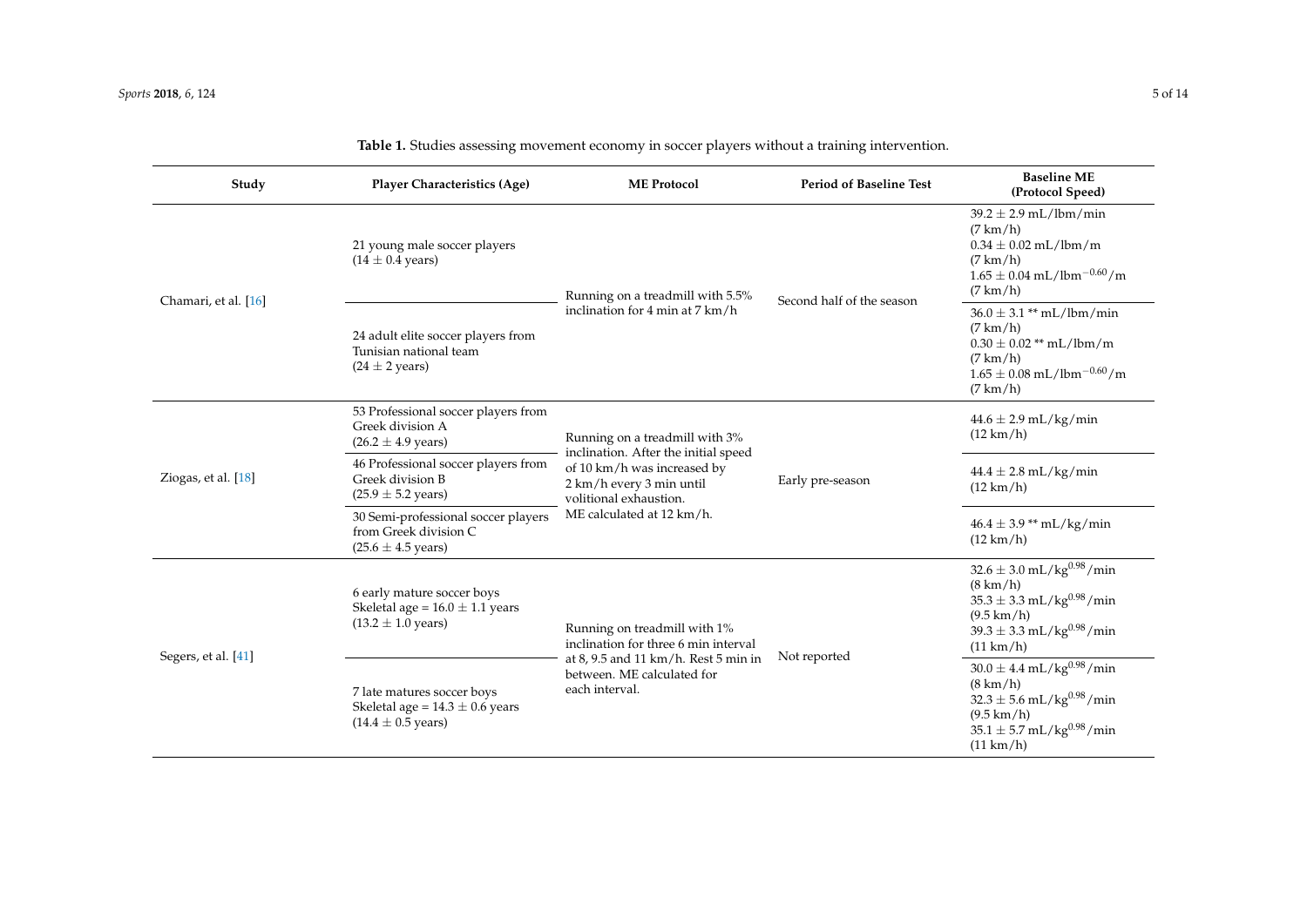| Study                      | <b>Player Characteristics (Age)</b>                                                                                                                                 | <b>ME Protocol</b>                                                                                                                                                                                                                                                                                          | <b>Period of Baseline Test</b> | <b>Baseline ME</b><br>(Protocol Speed)                                                                                                                            |  |
|----------------------------|---------------------------------------------------------------------------------------------------------------------------------------------------------------------|-------------------------------------------------------------------------------------------------------------------------------------------------------------------------------------------------------------------------------------------------------------------------------------------------------------|--------------------------------|-------------------------------------------------------------------------------------------------------------------------------------------------------------------|--|
| Hoppe et al. [34]          | 11 professional soccer players from<br>3rd level in Germany<br>$(23.8 \pm 3.0 \text{ years})$                                                                       | Running on a treadmill with 1%<br>inclination for 4 min at 10 km/h.                                                                                                                                                                                                                                         | Pre-season                     | $2.8 \pm 0.2$ L/min<br>$(10 \text{ km/h})$<br>$36.5 \pm 1.8$ mL/kg/min<br>$(10 \text{ km/h})$<br>$107.8 \pm 3.9$ mL/kg <sup>-75</sup> /min<br>$(10 \text{ km/h})$ |  |
| Nilsson and Cardinale [19] | 23 elite male soccer players from<br>the top Swedish league with higher<br>aerobic Power:<br>$VO_{2max} = 59.7 \pm 2.3$ mL/kg/min<br>$(22.5 \pm 3.3 \text{ years})$ | Running on a treadmill at 0%<br>gradient, 4 min bouts at 10, 12, 14,<br>and 16 km/h. Between the run at<br>each speed level the participants<br>had one min of rest when a blood<br>sample was collected.<br>ME calculated for every interval but<br>not reported for the first one<br>$(10 \text{ km/h}).$ | End of season                  | $\sim$ 39.0 mL/kg/min<br>$(12 \text{ km/h})$<br>$\sim$ 43.5 mL/kg/min<br>$(14 \text{ km/h})$<br>$\sim$ 49.5 mL/kg/min<br>$(16 \text{ km/h})$                      |  |
|                            | 17 elite male soccer players from<br>the top Swedish league with lower<br>aerobic power:<br>$VO_{2max} = 53.2 \pm 2.0$ mL/kg/min<br>$(26.8 \pm 4.8 \text{ years})$  |                                                                                                                                                                                                                                                                                                             |                                | $\sim$ 37.5 mL/kg/min<br>$(12 \text{ km/h})$<br>$\sim$ 42.0 mL/kg/min<br>$(14 \text{ km/h})$<br>$~1.5$ mL/kg/min<br>$(16 \text{ km/h})$                           |  |
| McCormack, et al. [33]     | 10 National Collegiate Athletic<br>Association Division I women<br>soccer players $(19.5 \pm 1.0 \text{ years})$                                                    | Running on a treadmill (gradient<br>not reported) for 4 min at<br>$12.0 \text{ km/h}.$                                                                                                                                                                                                                      | Off-season                     | $39.8 \pm 1.8$ mL/kg/min<br>$(12 \text{ km/h})$                                                                                                                   |  |

**Table 1.** *Cont.*

Notes:  $\rm{HR_{max:}}$  maximum heart rate; ME: movement economy; vLT $_{\rm{an:}}$  velocity at the anaerobic lactate threshold; lbm: lean body mass; \* different between pre- and post-intervention; \*\* different between study groups.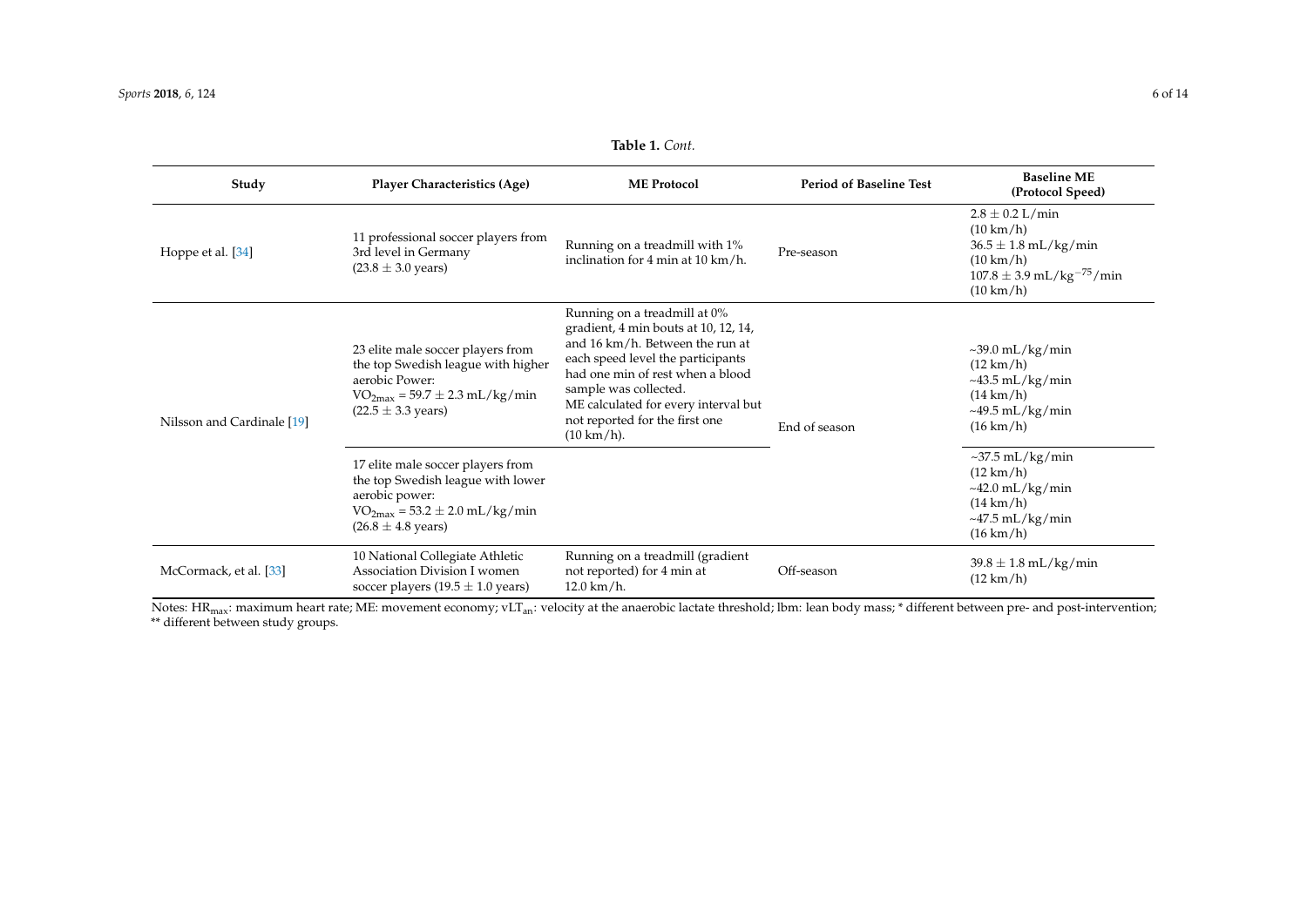| Study                                               | <b>Player Characteristics</b><br>(age)                                                                  | <b>Testing Protocol</b>                                                                                                                                                                                                          | Period of<br><b>Baseline Test</b>   | <b>Pre-Intervention ME</b><br>(Protocol Speed)                                                   | Intervention                                                                                                                                                                                                                                                                                                                                                                                                    | <b>Post-Intervention ME</b><br>(Protocol Speed)                                                                        |
|-----------------------------------------------------|---------------------------------------------------------------------------------------------------------|----------------------------------------------------------------------------------------------------------------------------------------------------------------------------------------------------------------------------------|-------------------------------------|--------------------------------------------------------------------------------------------------|-----------------------------------------------------------------------------------------------------------------------------------------------------------------------------------------------------------------------------------------------------------------------------------------------------------------------------------------------------------------------------------------------------------------|------------------------------------------------------------------------------------------------------------------------|
| Impellizzeri, et al. [15]                           | 20 male elite soccer<br>players<br>$(17.2 \pm 0.8 \text{ years})$                                       | Running on treadmill with 3% inclination for 10 min at<br>9 km/h then speed increased incrementally 1 km/h every                                                                                                                 | 4 weeks before<br>in-season         | $0.73 \pm 0.03$ mL/kg $^{0.75}$ /m<br>$(vLTan = 11.3 \pm 0.7 km/h)$                              | HIIT: $4 \times 4$ min SSGs at 90–95% of HR <sub>max</sub> with 3 min active rest periods.<br>Twice a week $\times$ 8 weeks along with regular soccer practice                                                                                                                                                                                                                                                  | $0.71 \pm 0.03$ mL/kg $^{0.75}$ /m<br>$(vLTan 12.4 \pm 0.5 km/h)$<br>$2.74 \pm 0\%$                                    |
|                                                     | 20 male elite soccer<br>players (17.2 $\pm$ 0.8 years)                                                  | 5 min. ME was calculated at the vLT <sub>an</sub> .                                                                                                                                                                              |                                     | $0.72 \pm 0.03$ mL/kg <sup>0.75</sup> /m<br>$(vLTan = 11.2 \pm 0.6)$                             | HIIT: $4 \times 4$ min continuous running at 90–95% of HR <sub>max</sub> with 3 min active<br>rest periods. Twice a week $\times$ 8 weeks along with regular soccer practice                                                                                                                                                                                                                                    | $0.70 \pm 0.04$ mL/kg <sup>0.75</sup> /m<br>$(vLTan 12.2 \pm 0.4)$<br>$2.78 \pm 0.33\%$ <sup>*</sup>                   |
| Chamari, et al. [40]                                | 18 male national level<br>soccer players<br>$(14 \pm 0.4 \text{ years})$                                | Running on a treadmill with 5.5% inclination for 4 min<br>at $7 \text{ km/h}$ .                                                                                                                                                  | Just after mid-season               | $38.8 \pm 2.1$ mL/kg/min<br>$(7 \text{ km/h})$                                                   | HIIT: $4 \times 4$ min HIIT on the Hoff track, separated by 3 min of active                                                                                                                                                                                                                                                                                                                                     | $33.6 \pm 2.2$ * mL/kg/min<br>$(7 \text{ km/h})$<br>13. $\pm$ 0.4.77% $\uparrow$                                       |
|                                                     |                                                                                                         |                                                                                                                                                                                                                                  |                                     | $0.90 \pm 0.04$ mL/kg <sup>0.75</sup> /m<br>$(7 \text{ km/h})$                                   | recovery. Twice a week $\times$ 8 weeks along with regular soccer practice.                                                                                                                                                                                                                                                                                                                                     | $0.81 \pm 0.05$ * mL/kg <sup>0.75</sup> /m<br>$(7 \text{ km/h})$<br>$10 \pm 0.25\%$                                    |
| Helgerud, et al. [14]                               | 9 male junior elite soccer<br>players<br>$(18.1 \pm 0.8 \text{ years})$                                 | Running on a treadmill with 3% inclination for 5 min<br>stages starting. Starting speed at intensity corresponding to                                                                                                            | Beginning of<br>the season          | $0.75 \pm 0.05$ mL/kg <sup>0.75</sup> /m<br>$(vLTan = 11.1 \pm 0.7)$                             | HIIT: $4 \times 4$ min continuous running at 90–95% of HR <sub>max</sub> , with 3 min<br>active recovery jogging at 50–60% of $HR_{max}$ , Twice a week $\times$ 8 weeks<br>along with soccer practice                                                                                                                                                                                                          | $0.70 \pm 0.04$ * mL/kg <sup>0.75</sup> /m<br>$(VLTan = 13.5 \pm 0.4)$<br>$6.67 \pm 0.2\%$                             |
|                                                     | 10 male junior elite soccer<br>players<br>$(18.1 \pm 0.8 \text{ years})$                                | $60\%$ VO <sub>2max</sub> , and then increased by 1 km/h at every stage<br>(after 20 s recovery for blood samples). ME was calculated<br>at the interval intensity corresponding to LT.                                          |                                     | $0.75 \pm 0.04$ mL/kg <sup>0.75</sup> /m<br>$(vLTan = 11.7 \pm 0.4)$                             | Extra technical training, such as heading drills, practicing free kicks,<br>and exercises related to receiving the ball and changing direction                                                                                                                                                                                                                                                                  | $0.74\pm0.04$ mL/kg $^{0.75}/\mathrm{m}$<br>$(vLTan = 11.5 \pm 0.2)$<br>$1.33 \pm 0\%$ <sup><math>\dagger</math></sup> |
| Helgerud, et al.<br>$[13]/$ Helgerud, et al. $[39]$ | 21 male elite soccer<br>players<br>$(25 \pm 2.9$ years)                                                 | Running on a treadmill with 5.5% inclination at initial<br>speed corresponding to an intensity of 50–60% $\rm VO_{2max}$ ,<br>then increased to 11 km/h for 5 min. ME was calculated<br>during this last 5 min.                  | First pre-season                    | $0.85 \pm 0.3$ mL/kg $^{0.75}$ /m<br>$(11 \text{ km/h})$                                         | HIIT+ strength:<br>$4 \times 4$ min running on a treadmill (5.5% inclination) at 90–95% of HR <sub>max</sub><br>with 3min active rest periods jogging at 50–60% of HR <sub>max</sub> .<br>After a 15 min break, 4-repetition maximum of half-squats in 4 series.<br>If 5 repetitions<br>were managed the load was increased. 3 min<br>rest between series. Twice per week per 8 weeks                           | $0.82 \pm 0.3$ * mL/kg <sup>0.75</sup> /m<br>$(11 \text{ km/h})$<br>$3.53 \pm 0\%$                                     |
| Christensen, et al. [17]                            | 7 male elite soccer players<br>$(26.8 \pm 4.8 \text{ years})$                                           | 6 runs over 2 different days.<br>Bouts of 4 min<br>Each bout consisted of 1 min of rest standing on the                                                                                                                          | Off-season just after<br>last match | $197.8 \pm 10.2$ mL/kg/km<br>$(MAS average = 14.1 km/h)$                                         | HIIT: 10 training sessions mainly consisting of aerobic high-intensity<br>training ( $8 \times 2$ min at 87.7% $\pm$ 1.2% with 1 min recovery in between) and<br>speed endurance training $(10-12 \times 30 s)$ all-out sprints with rest of similar<br>duration) performed over two weeks.                                                                                                                     | $192.8 \pm 7.2$ * mL/kg/km<br>$(MAS average = 14.1 km/h)$<br>$2.53 \pm 0.29\%$ <sup>*</sup>                            |
|                                                     | $(26.8 \pm 4.8 \text{ years})$                                                                          | treadmill followed by 4 min of running at 75% MAS<br>11 male elite soccer players (average speed = $14.1 \text{ km} \cdot \text{h}^{-1}$ )<br>were calculated during the final 30 s of each 4 min<br>running bout                |                                     | $196.6 \pm 7.0$ mL/kg/km<br>$(MAS average = 14.1 km/h)$                                          | No training performed                                                                                                                                                                                                                                                                                                                                                                                           | $195.2 \pm 7.2$ mL/kg/km<br>$(MAS average = 14.1 km/h)$<br>$0.71 \pm 0.29\%$ <sup>+</sup>                              |
| Grieco, et al. [32]                                 | 15 Division 1A female<br>soccer<br>players (19.0 $\pm$ 0.7 years)                                       | Running on a treadmill at 9 km/h for 5 min; then speed<br>increased 1 km/h every 2 min, until the subject was unable<br>to maintain the pace. Movement economy was calculated<br>for the first $5$ min run at $9 \text{ km/h}$ . | Off-season                          | Data not shown                                                                                   | 11 weeks off-season combined lower body resistance-plyometric training<br>with a 7-day break during the 7th week.<br>Resistance training 2 days per week on non-consecutive days.<br>60 min session<br>Consisting of 9-10 exercises of 3 sets each.<br>Plyometric raining conducted on different non-consecutive days. 60 min<br>during the first 4 weeks and approximately 30 min during the final<br>6 weeks. | Data not shown<br>No significant<br>changes reported                                                                   |
| Gunnarsson, et al. [35]                             | 7 male soccer players<br>from a team in the Danish<br>Second Division<br>$(23.3 \pm 0.9 \text{ years})$ | Running for 4 min at a 10 km/h on a treadmill, resting<br>2 min and then running another 4 min at 14 km/h.<br>Movement economy was calculated both at 10 and<br>$14 \text{ km/h}$ .                                              | In-season                           | $35.9 \pm 0.9$ mL/kg/min<br>$(10 \text{ km})$<br>$47.5 \pm 0.7$ mL/kg/min<br>$(14 \text{ km/h})$ | SET six to nine 30-s intervals per week at an intensity of 90-95% of max<br>intensity, interspersed with 3 min of rest. In the first week of the SET<br>intervention, the players performed five 30-s intervals and one interval<br>was added every week.                                                                                                                                                       | $33.8 \pm 0.9$ * mL/kg/min<br>$(10 \text{ km/h})$<br>↑6%<br>$46.1 \pm 1.0$ mL/kg/min<br>$(14 \text{ km/h})$            |

#### **Table 2.** Studies assessing movement economy in soccer players with a training intervention.

<span id="page-9-0"></span>NOTES: HR<sub>max</sub>: maximum heart rate; ME: movement economy; HIIT: high intensity interval training; SET: speed endurance training; SSG: small sided games; vLT<sub>an</sub>: velocity at the anaerobic lactate threshold; MAS: maximal aerobic speed; ↑: improvement; \* different between pre- and post-intervention; \*\* different between study groups.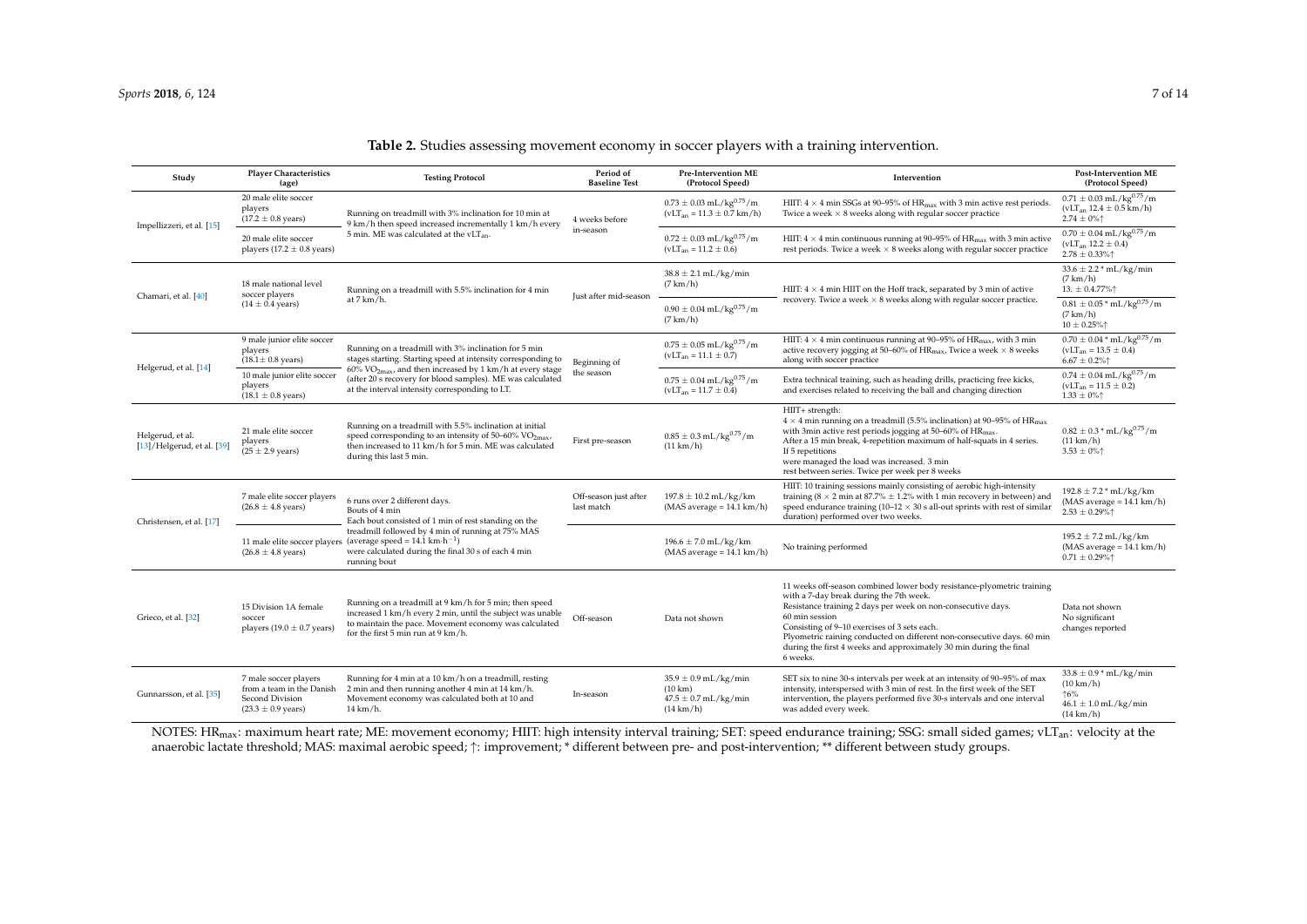#### **6. Limitations of Current Movement Economy Assessments in Soccer**

Current ME tests, applied in soccer, evaluate a player's aerobic energy cost while running in-line at a constant submaximal speed, usually in laboratory conditions [\[9\]](#page-13-8). Hence, the nature of current ME assessment poses limitations into fully capturing a player's aerobic efficiency when performing various on-field soccer-specific activities (i.e., what is the transfer of ME measures from lab to pitch?). Indeed, there are several factors that could influence the applicability of ME measures assessed in the lab to match-specific soccer running performance. Firstly, the interaction of surface and footwear used during laboratory assessments are different from those during regular soccer practice/matches, thus, environmental validity is a limitation. In fact, these variables have been shown to have an impact on ME [\[44](#page-15-13)[,45\]](#page-15-14) and, therefore, ME when moving over a grass pitch and wearing soccer boots might differ from ME assessed on treadmill or indoor surfaces with different types of footwear. Furthermore, ME is commonly measured during constant in-line running and, therefore, might not fully account for the multidirectional intermittent movement performed by soccer players, as aerobic movement efficiency might rely on different neuromechanical and physiological factors. For instance, from a neuromechanical prospective, greater muscular activity [\[46\]](#page-15-15) and lower tendon stiffness result in less elastic energy reutilisation [\[47\]](#page-15-16) when accelerating, decelerating, and changing direction continuously, compared to running in-line at a constant speed. Further, metabolic responses when performing soccer specific activities, such as runs with change of directions, have been reported to differ from in-line running, as indicated by the greater oxygen consumption and lactate production over a wide range of activities at submaximal intensities [\[20,](#page-14-5)[48\]](#page-15-17). In addition, soccer activity is interspersed by high-intensity intermittent activities [\[3\]](#page-13-1), which may acutely impair determinants of ME. Hence, current ME assessments may not be sensitive enough to provide a relevant index of players' ME over large periods of a game. This illustrates the limitations of current ME investigations in soccer, which have yet to investigate ME over more soccer-specific environment/activities.

#### **7. Impact of Movement Economy on Soccer Performance**

The poor specificity of ME assessment and values produced often lead to debates regarding the impact of ME on team-sports running performance [\[20\]](#page-14-5). Hence, ME in soccer has been commonly underlooked. Nonetheless, during soccer, large parts of the game are played at submaximal speeds, suggesting that players showing high movement efficiency at given speeds might have a relevant advantage for the running performance over a 90 min game. Specifically, from indirect values of oxygen consumption [\[5,](#page-13-4)[28\]](#page-14-29) and time spent playing at different speed thresholds [\[4\]](#page-13-2), the greatest proportion of matches are played at speeds below the velocity associated with  $VO_{2max}$  (vVO<sub>2max</sub>). Moreover, it has been reported that approximately 40–45 min of matches are played below intensities commensurate with  $LT_{an}$  [\[49\]](#page-15-18). Hence, if appropriately considering ME as the aerobic energy cost required to perform various submaximal game-specific tasks, it is intuitive that players with a better ME may take advantage by using less energy to execute most of the movements required throughout a game and, thus, preserve valuable energy for important high-intensity activities. This could be particularly beneficial to mitigate the fatigue-related drop in physical performance, often observed as a progressive drop in total and high-intensity running during a 90 min game [\[4,](#page-13-2)[23,](#page-14-8)[50](#page-15-19)[–52\]](#page-15-20). Moreover, players with better ME might spend less overall energy for the same work over a game and, in turn, require shorter post-match recovery periods to re-establish baseline energetic resources. Recent research has also produced indirect data regarding the potential beneficial role of ME during high-intensity intermittent activities, showing that vVO<sub>2max</sub>, which is an index of ME and VO<sub>2max</sub> together, correlated to repeat sprint ability (RSA) performance (decrement), better than  $VO_{2max}$  alone [\[53,](#page-15-21)[54\]](#page-15-22). While the underlying reasons for this needs to be further investigated, it is hypothesised that ME was the main contributor underpinning the correlation between  $vVO<sub>2max</sub>$  and RSA. Hence, mechanisms contributing to ME may play a relevant role over the performance of maximal repeated activities too, which are crucial in soccer [\[55\]](#page-15-23). This further supports the importance of considering ME and related determinants to evaluate and improve soccer players' running performance over a multitude of game-specific activities.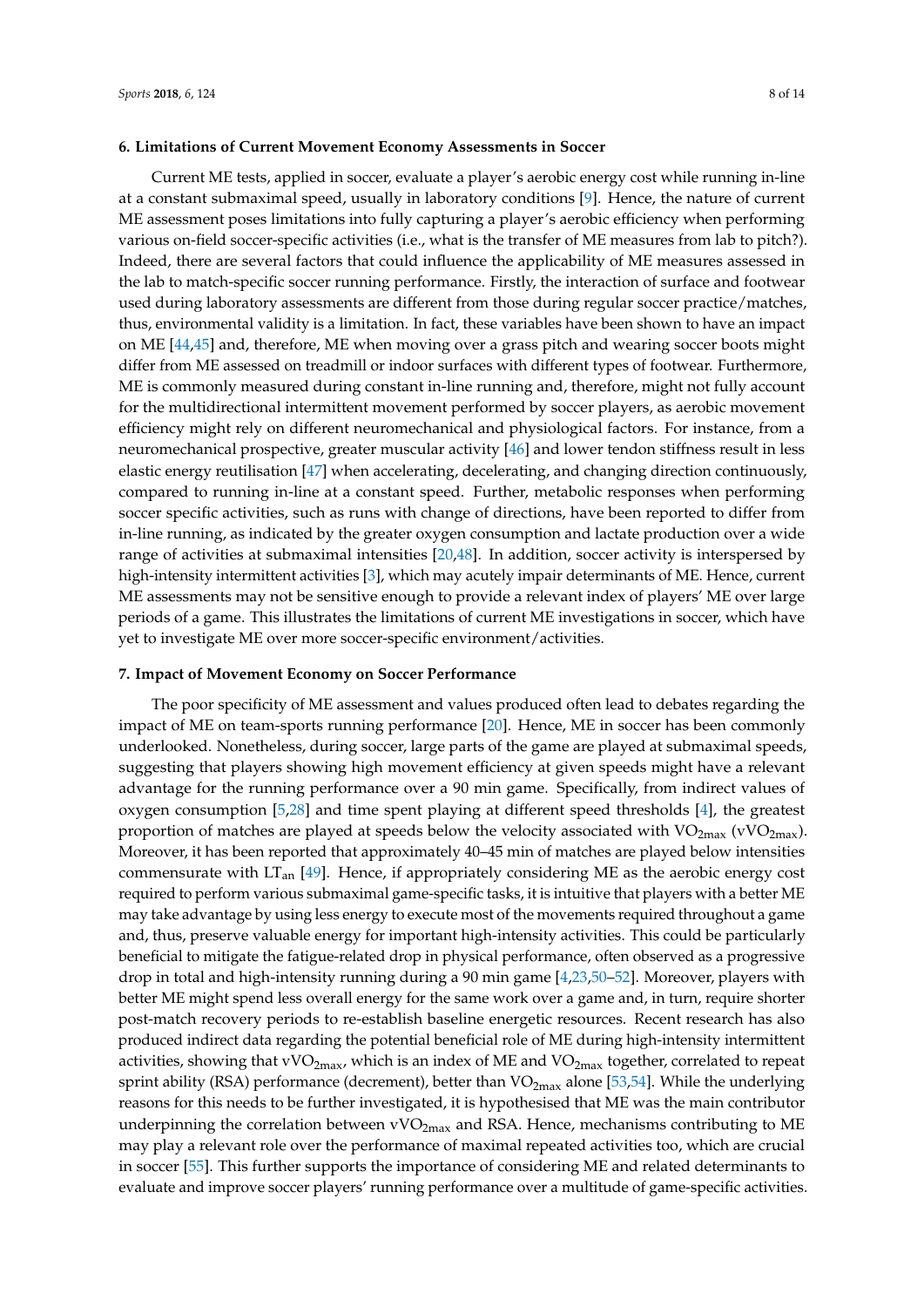Few studies have provided measures of ME in soccer players in an attempt to investigate the discriminant ability of this parameter [\[16,](#page-14-16)[18,](#page-14-17)[19,](#page-14-3)[22,](#page-14-7)[28\]](#page-14-29) or evaluate changes following training interventions [\[13](#page-14-2)[–15,](#page-14-19)[17,](#page-14-30)[26\]](#page-14-11). Nonetheless, because of the reductionist approach adopted, which consisted of evaluating ME only while running in laboratory conditions, current values of ME might not be fully representative of players' soccer-specific ME. In addition, comparisons of current ME values across different studies are limited by (1) heterogeneous samples, (2) variations in protocol speed, duration, and (3) expression of ME. Also, (4) ME has been shown to be sensitive to training [\[13–](#page-14-2)[15](#page-14-19)[,17](#page-14-30)[,27\]](#page-14-12), thus, the different time periods of assessment (e.g., pre-season, competitive season) among studies complicate their comparability. Tables [1](#page-7-0) and [2](#page-9-0) report data of current ME for soccer players from existing cross-sectional and training studies, respectively.

The majority of ME studies in soccer have applied different allometric scaling methods, making it difficult to establish normative data for soccer players. Despite this, it has been reported that elite soccer athletes (first and second league) exhibit better ME compared to third league players, despite similar  $VO_{2max}$  [\[18\]](#page-14-17) suggesting that ME, even when assessed using treadmill in-line running, could be an important differentiator in soccer players. Furthermore, a study comparing ME between young  $(\sim)$ 14 years) and adult ( $\sim$ 24 years) players indicated significantly better ME in adults, but when ME values were scaled to body mass, 0.60, differences were non-existent [\[16\]](#page-14-16). This could be due to tests occurring at the same fixed speed (7 km/h) for both groups, which likely corresponded to a higher relative speed for the younger group. Higher relative running intensity increases the oxidation of CHO compared to fat, and might have resulted in similar oxygen uptake between young and adult players, regardless of different energy production via substrate oxidation (CHO produces more energy per O<sup>2</sup> mole than fats) [\[29,](#page-14-13)[30\]](#page-14-14). An analysis of ME by considering substrate utilisation might have been more appropriate in this study. When comparisons of ME between early and late maturing soccer players (defined by average skeletal age of 12 and 16 years, respectively) were performed, Segers et al. [\[28\]](#page-14-29) did not report differences in ME due to physical maturity levels, however, there was a trend towards better ME for the older group. The small sample size of this study (12 players in total) may have been underpowered to detect statistically significant differences. While the limited and different ME tests make it difficult to establish normative or representative ME data for soccer players, from the few studies presented in the literature, it appears that higher-level players could exhibit better ME during in-line running at constant speed. However, whether values of this parameter differ across players of different ages remain unclear, and whether it varies between different positions or gender, as with other parameters of aerobic fitness (i.e.,  $VO_{2max}$ ), still needs investigation. In addition and, possibly, more importantly, whether ME assessment over more soccer-specific movements could produce different and more contrasting scores between players of differing levels and ages, is still unknown. Last but not least, ME has been constantly observed to decrease over endurance events because of fatigue processes [\[40\]](#page-15-24). Since the effect of fatigue is likely to be more rapid and intermittent in soccer matches where unpredictable and demanding high-intensity movements occur since the first minutes of a game, values of ME decrement/fluctuation during, and after, fatiguing activities might be an additional valuable normative data to consider, in order to compare ME abilities across different soccer players.

#### **9. Trainability of Movement Economy in Soccer Players**

Despite various studies to improve ME in endurance runners [\[10\]](#page-13-9), only a few have assessed the impact of training interventions on soccer players' ME (see Table [2\)](#page-9-0), with all of these studies measuring ME during in-line running in laboratory conditions. It is still difficult to make a direct comparison between studies and draw definitive conclusions regarding the effectiveness of specific types of training on ME, because of the different testing protocols, players level/gender, and period of intervention, however, it has been reported that ME can be improved, from  $0.71 \pm 0.29\%$  to  $13 \pm 0.4.77\%$  following training interventions.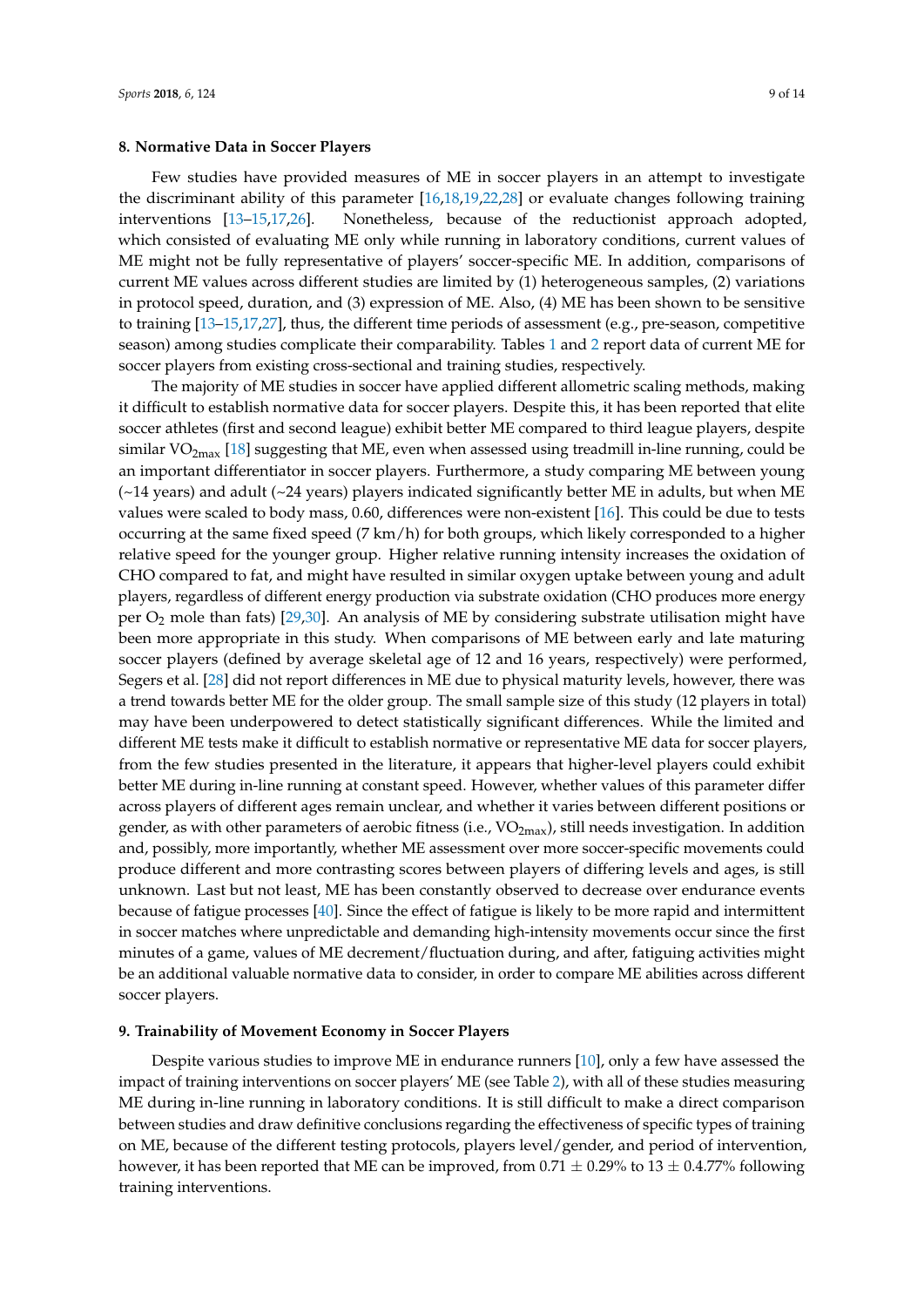One study in female soccer players investigated the impact of combined strength and plyometric training on ME for 11 weeks over the off-season period, reporting that there was no significant change as a result of the intervention. However, the lack of a control group does not allow investigation as to whether such an intervention still had a positive impact in preserving ME over the off-season period, where the absence of regular soccer activity might potentially result in performance decrement [\[56\]](#page-15-25). Other studies have focused on the effect of high-intensity interval training (HIIT) or concurrent HIIT and strength training on elite male soccer players only (see Table [2\)](#page-9-0). These studies have constantly reported ME improvements ranging from +2.53% to +13.4%. Helgerud, Engen [\[14\]](#page-14-4), using elite junior soccer players, observed a significant improvement in ME (+7.6%) after implementation of an 8 week HIIT program ( $4 \times 4$  min running at ~90% maximum heart rate) performed in-season, twice per week, with no significant difference in the control group. During the pre-season, Impellizzeri, Marcora [\[15\]](#page-14-19) also observed a similar beneficial effect by using the same HIIT protocol to train under-20 elite players, either by adopting in-line running intervals or sport-specific small-sided games at the same intensity, indicating that different exercise modes can impact on ME in soccer players. Larger significant improvements (+10%) were also reported in-season, in under-14 elite soccer players, when performing a HIIT protocol, running on a soccer-specific circuit [\[40\]](#page-15-24). Here, the higher improvement could be due to the lower initial level of fitness which can be expected in younger players participating in the study. However, such changes cannot be attributed solely to the HIIT intervention in this study, due to the lack of a control group. Similarly, Helgerud, Rodas [\[13\]](#page-14-2) reported a significant improvement in ME in elite soccer players after an 8 week pre-season program involving  $4 \times 4$  min of HIIT at ~90% maximum heart rate, concurrently with maximal lower-body strength training. While HIIT performed with strength training led to smaller ME changes (+3.5%) in this study, comparative to previous studies implementing HIIT only, it is difficult to draw comparisons. Specifically, the study by [\[13\]](#page-14-2) did not use a control group either and, therefore, it is unknown if changes were due to the training intervention only, and whether the smaller improvements in ME, compared to other studies implementing HIIT in soccer practice, were simply due to the higher level of players used in the study, or if concurrent training attenuated improvements in ME. Fastest improvements in ME have been observed in elite players following a short HIIT microcycle (10 sessions over two weeks) conducted at the end of the regular season with no changes in control group. However, in this study, the control group did not perform any additional training, hence, it is unclear if improvements observed in ME for the intervention group were induced by the specific HIIT programme, or simply due to the additional volume of activity performed.

Overall, in soccer players, the implementation of HIIT with long intervals (4 min) and HIIT with strength training along with soccer-specific practice, can significantly and rapidly (<8 weeks) improve ME while running in-line at constant speed, regardless of the period of the season (off-, pre-, in-season). High-intensity interval training has the potential to optimize economy-related factors, such as mitochondrial efficiency, cardiac output, force production, and antagonist co-activation [\[57](#page-16-0)[,58\]](#page-16-1). However, in soccer, a limitation of studies is that there was no a control group for comparison [\[13,](#page-14-2)[15,](#page-14-19)[32,](#page-14-18)[35,](#page-15-0)[39](#page-15-4)[,40\]](#page-15-24), and only one study matched the additional volume constituted by HIIT in the experimental group with extra activity volume in the control group [\[14\]](#page-14-4). Therefore, clear evidence that the HIIT mechanisms alone are responsible for ME improvements in soccer players is still required. Furthermore, studies involving HIIT interventions with control groups performing similar total training volume, is warranted. Such study designs would provide a higher level of evidence regarding the mechanism of ME improvements following HIIT implementation.

Last but not least, assessing effects of training intervention on ME when performing soccer-specific tasks, rather than in-line running only, and the ability to preserve optimal ME following high-intensity periods, might be more relevant to understanding the value of implementing these approaches to improve aerobic efficiency under context-specific situations.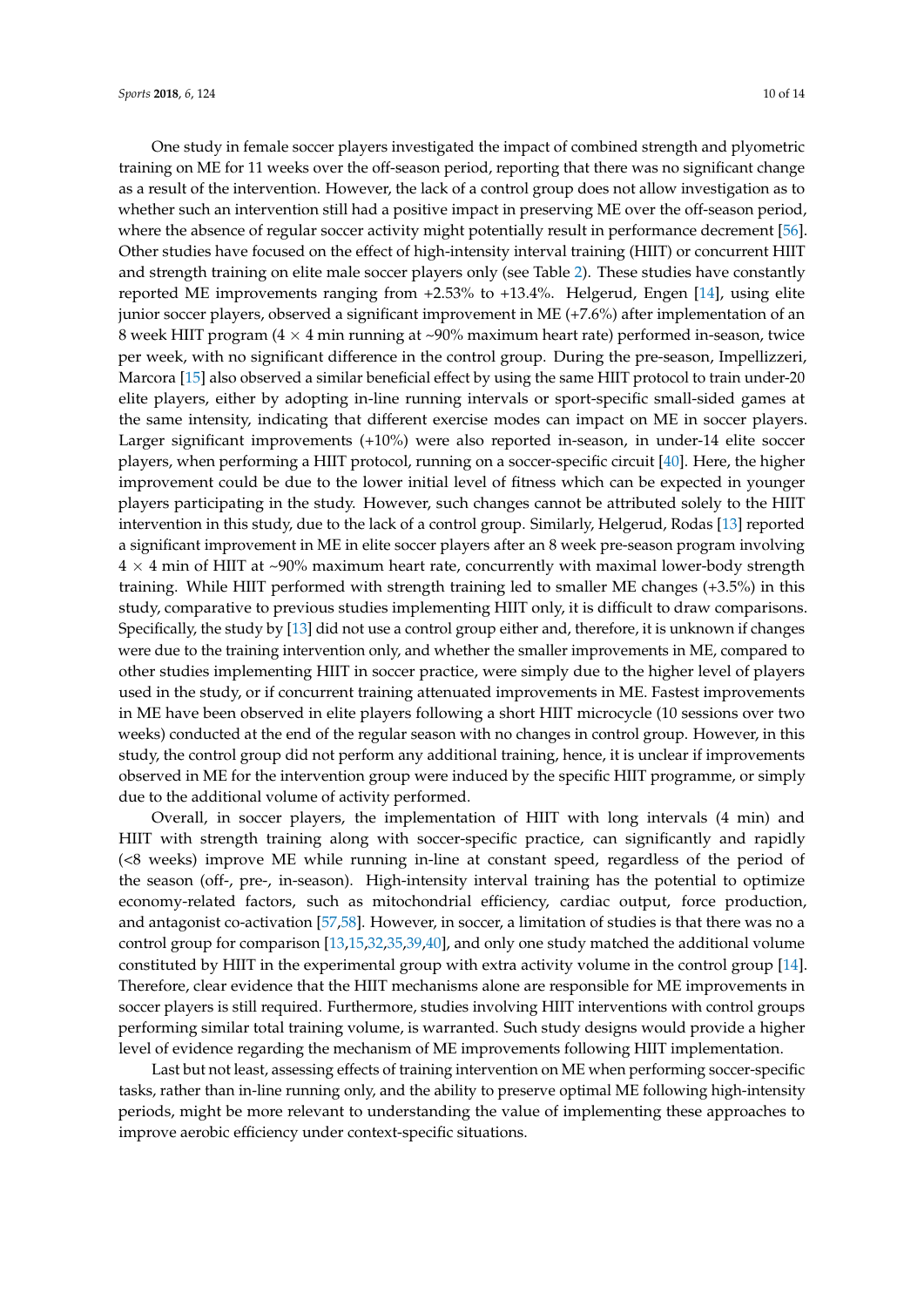#### **10. Conclusions**

Movement economy is a relevant parameter of aerobic fitness during long and exhaustive sports, such as soccer. In soccer players, ME has been only assessed when running in-line and at constant speed in laboratory conditions. Measures produced by this approach are able to discriminate players based on playing standard, and tests have been sensitive to specific training interventions, such as HIIT. Nonetheless, the current ME testing methodology has limitations with regards to transferability to ME during soccer games. Indeed, the multilateral and intermittent activities that soccer players have to perform over a 90 min game alter physiological and neuromechanical aspects of movement, and can determine a different and more specific ME. Also, the various high-intensity soccer activities, which are critical and recurrent in soccer, can have a unique impact on ME, which can significantly affect players' economy over the entire match. A further limitation is that a player's ability to preserve optimal ME during a game cannot be assessed by current ME testing methodology. Therefore, it is important to highlight that current ME tests in soccer cannot provide a complete profile of soccer players' efficiency when performing game-specific activities throughout the entire game and, furthermore, the validity of ME data presented in the literature is questionable. To further advance our understanding of the relevance and trainability of ME in soccer players, more consistent and specific approaches to assess ME under multiple soccer-specific tasks are required.

**Author Contributions:** F.D., T.S., N.H.H., A.K., B.P. and P.C. reviewed the literature and participated in the planning, draft preparation, writing, reviewing and editing of this manuscript. All the authors have read and approved the final manuscript. Conceptualization, F.D., T.S., N.H.H., A.K.; Methodology, F.D., T.S., N.H.H., A.K.; Writing—original draft preparation, F.D.; Writing—review and editing, F.D., T.S., N.H.H., A.K., B.P., P.C.; Supervision, T.S., N.H.H., A.K., B.P., P.C.

**Funding:** This research received no external funding.

**Acknowledgments:** Filippo Dolci is supported by both a Vice-Chancellor's International Fee Remission Research Scholarship released by the University of Notre Dame Australia and by a Research Training Program Stipend Scholarship, released by the Australian department of training and Education. Nicolas H. Hart is supported by a Cancer Council of Western Australia Research Fellowship.

**Conflicts of Interest:** The authors declare they have no competing interests.

#### **References**

- <span id="page-13-0"></span>1. Bangsbo, J. Physiological demands of football. *Sports Sci. Exch.* **2014**, *27*, 1–6.
- <span id="page-13-3"></span>2. Bangsbo, J.; Mohr, M.; Krustrup, P. Physical and metabolic demands of training and match-play in the elite football player. *J. Sports Sci.* **2006**, *24*, 665–674. [\[CrossRef\]](http://dx.doi.org/10.1080/02640410500482529) [\[PubMed\]](http://www.ncbi.nlm.nih.gov/pubmed/16766496)
- <span id="page-13-1"></span>3. Stølen, T.; Chamari, K.; Castagna, C.; Wisløff, U. Physiology of soccer. *Sports Med.* **2005**, *35*, 501–536. [\[CrossRef\]](http://dx.doi.org/10.2165/00007256-200535060-00004) [\[PubMed\]](http://www.ncbi.nlm.nih.gov/pubmed/15974635)
- <span id="page-13-2"></span>4. Sarmento, H.; Marcelino, R.; Anguera, M.T.; CampaniÇo, J.; Matos, N.; LeitÃo, J.C. Match analysis in football: A systematic review. *J. Sports Sci.* **2014**, *32*, 1831–1843. [\[CrossRef\]](http://dx.doi.org/10.1080/02640414.2014.898852) [\[PubMed\]](http://www.ncbi.nlm.nih.gov/pubmed/24787442)
- <span id="page-13-4"></span>5. Alexandre, D.; da Silva, C.D.; Hill-Haas, S.; Wong, D.P.; Natali, A.J.; De Lima, J.R.; Bara Filho, M.G.; Marins, J.J.; Garcia, E.S.; Karim, C. Heart rate monitoring in soccer: Interest and limits during competitive match play and training, practical application. *J. Strength Cond. Res.* **2012**, *26*, 2890–2906. [\[CrossRef\]](http://dx.doi.org/10.1519/JSC.0b013e3182429ac7) [\[PubMed\]](http://www.ncbi.nlm.nih.gov/pubmed/22130401)
- <span id="page-13-5"></span>6. Girard, O.; Mendez-Villanueva, A.; Bishop, D. Repeated-sprint ability—Part I: Factors contributing to fatigue. *Sports Med.* **2011**, *41*, 673–694. [\[CrossRef\]](http://dx.doi.org/10.2165/11590550-000000000-00000) [\[PubMed\]](http://www.ncbi.nlm.nih.gov/pubmed/21780851)
- <span id="page-13-6"></span>7. Tomlin, D.L.; Wenger, H.A. The relationship between aerobic fitness and recovery from high intensity intermittent exercise. *Sports Med.* **2001**, *31*, 1–11. [\[CrossRef\]](http://dx.doi.org/10.2165/00007256-200131010-00001) [\[PubMed\]](http://www.ncbi.nlm.nih.gov/pubmed/11219498)
- <span id="page-13-7"></span>8. Tønnessen, E.; Hem, E.; Leirstein, S.; Haugen, T.; Seiler, S. Maximal aerobic power characteristics of male professional soccer players, 1989–2012. *Int. J. Sports Physiol. Perform.* **2013**, *8*, 323–329. [\[CrossRef\]](http://dx.doi.org/10.1123/ijspp.8.3.323) [\[PubMed\]](http://www.ncbi.nlm.nih.gov/pubmed/23118070)
- <span id="page-13-8"></span>9. Barnes, K.R.; Kilding, A.E. Running economy: Measurement, norms, and determining factors. *Sports Med. Open* **2015**, *1*, 8. [\[CrossRef\]](http://dx.doi.org/10.1186/s40798-015-0007-y) [\[PubMed\]](http://www.ncbi.nlm.nih.gov/pubmed/27747844)
- <span id="page-13-9"></span>10. Barnes, K.R.; Kilding, A.E. Strategies to improve running economy. *Sports Med.* **2015**, *45*, 37–56. [\[CrossRef\]](http://dx.doi.org/10.1007/s40279-014-0246-y) [\[PubMed\]](http://www.ncbi.nlm.nih.gov/pubmed/25164465)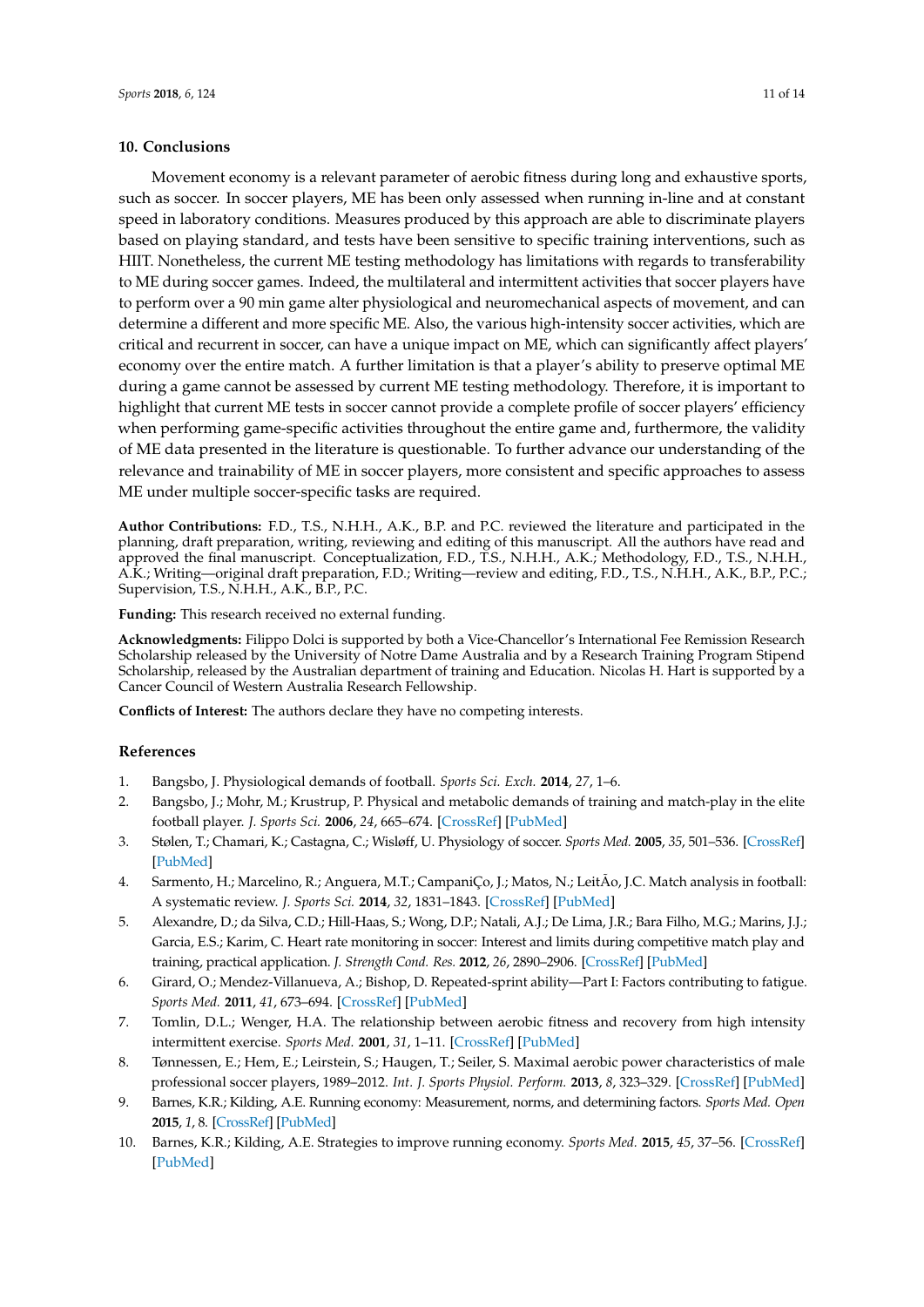- <span id="page-14-27"></span><span id="page-14-26"></span><span id="page-14-25"></span><span id="page-14-24"></span><span id="page-14-23"></span><span id="page-14-22"></span><span id="page-14-21"></span><span id="page-14-0"></span>11. Conley, D.L.; Krahenbuhl, G.S. Running economy and distance running performance of highly trained athletes. *Med. Sci. Sports Exerc.* **1980**, *12*, 357–360. [\[CrossRef\]](http://dx.doi.org/10.1249/00005768-198025000-00010) [\[PubMed\]](http://www.ncbi.nlm.nih.gov/pubmed/7453514)
- <span id="page-14-1"></span>12. Morgan, D.W.; Baldini, F.D.; Martin, P.E.; Kohrt, W.M. Ten kilometer performance and predicted velocity at VO2max among well-trained male runners. *Med. Sci. Sports Exerc.* **1989**, *21*, 78–83. [\[CrossRef\]](http://dx.doi.org/10.1249/00005768-198902000-00014) [\[PubMed\]](http://www.ncbi.nlm.nih.gov/pubmed/2927305)
- <span id="page-14-2"></span>13. Helgerud, J.; Rodas, G.; Kemi, O.; Hoff, J. Strength and endurance in elite football players. *Int. J. Sports Med.* **2011**, *32*, 677–682. [\[CrossRef\]](http://dx.doi.org/10.1055/s-0031-1275742) [\[PubMed\]](http://www.ncbi.nlm.nih.gov/pubmed/21563031)
- <span id="page-14-4"></span>14. Helgerud, J.; Engen, L.C.; Wisløff, U.; Hoff, J. Aerobic endurance training improves soccer performance. *Med. Sci. Sports Exerc.* **2001**, *33*, 1925–1931. [\[CrossRef\]](http://dx.doi.org/10.1097/00005768-200111000-00019) [\[PubMed\]](http://www.ncbi.nlm.nih.gov/pubmed/11689745)
- <span id="page-14-19"></span>15. Impellizzeri, F.M.; Marcora, S.M.; Castagna, C.; Reilly, T.; Sassi, A.; Iaia, F.; Rampinini, E. Physiological and performance effects of generic versus specific aerobic training in soccer players. *Int. J. Sports Med.* **2006**, *27*, 483–492. [\[CrossRef\]](http://dx.doi.org/10.1055/s-2005-865839) [\[PubMed\]](http://www.ncbi.nlm.nih.gov/pubmed/16767613)
- <span id="page-14-16"></span>16. Chamari, K.; Moussa-Chamari, I.; Boussaidi, L.; Hachana, Y.; Kaouech, F.; Wisløff, U. Appropriate interpretation of aerobic capacity: Allometric scaling in adult and young soccer players. *Br. J. Sports Med.* **2005**, *39*, 97–101. [\[CrossRef\]](http://dx.doi.org/10.1136/bjsm.2003.010215) [\[PubMed\]](http://www.ncbi.nlm.nih.gov/pubmed/15665205)
- <span id="page-14-30"></span>17. Christensen, P.M.; Krustrup, P.; Gunnarsson, T.P.; Kiilerich, K.; Nybo, L.; Bangsbo, J.V. O2 Kinetics and Performance in Soccer Players after Intense Training and Inactivity. *Med. Sci. Sports Exerc.* **2011**, *43*, 1716–1724. [\[CrossRef\]](http://dx.doi.org/10.1249/MSS.0b013e318211c01a) [\[PubMed\]](http://www.ncbi.nlm.nih.gov/pubmed/21311360)
- <span id="page-14-17"></span>18. Ziogas, G.G.; Patras, K.N.; Stergiou, N.; Georgoulis, A.D. Velocity at lactate threshold and running economy must also be considered along with maximal oxygen uptake when testing elite soccer players during preseason. *J. Strength Cond. Res.* **2011**, *25*, 414–419. [\[CrossRef\]](http://dx.doi.org/10.1519/JSC.0b013e3181bac3b9) [\[PubMed\]](http://www.ncbi.nlm.nih.gov/pubmed/20351577)
- <span id="page-14-3"></span>19. Nilsson, J.; Cardinale, D. Running economy and blood lactate accumulation in elite football players with high and low maximal aerobic power. *LASE J. Sport Sci.* **2015**, *6*, 44–51.
- <span id="page-14-5"></span>20. Buchheit, M.; Haydar, B.; Hader, K.; Ufland, P.; Ahmaidi, S. Assessing running economy during field running with changes of direction: Application to 20 m shuttle runs. *Int. J. Sports Physiol. Perform.* **2011**, *6*, 380–395. [\[CrossRef\]](http://dx.doi.org/10.1123/ijspp.6.3.380) [\[PubMed\]](http://www.ncbi.nlm.nih.gov/pubmed/21911863)
- <span id="page-14-6"></span>21. Saunders, P.U.; Pyne, D.B.; Telford, R.D.; Hawley, J.A. Factors affecting running economy in trained distance runners. *Sports Med.* **2004**, *34*, 465–485. [\[CrossRef\]](http://dx.doi.org/10.2165/00007256-200434070-00005) [\[PubMed\]](http://www.ncbi.nlm.nih.gov/pubmed/15233599)
- <span id="page-14-28"></span><span id="page-14-7"></span>22. Burgess, T.L.; Lambert, M.I. The effects of training, muscle damage and fatigue on running economy. *Int. SportMed J.* **2010**, *11*, 363–379.
- <span id="page-14-8"></span>23. Fransson, D.; Krustrup, P.; Mohr, M. Running intensity fluctuations indicate temporary performance decrement in top-class football. *Sci. Med. Footb.* **2017**, *1*, 10–17. [\[CrossRef\]](http://dx.doi.org/10.1080/02640414.2016.1254808)
- <span id="page-14-9"></span>24. Shaw, A.J.; Ingham, S.A.; Folland, J.P. The valid measurement of running economy in runners. *Med. Sci. Sports Exerc.* **2014**, *46*, 1968–1973. [\[CrossRef\]](http://dx.doi.org/10.1249/MSS.0000000000000311) [\[PubMed\]](http://www.ncbi.nlm.nih.gov/pubmed/24561819)
- <span id="page-14-10"></span>25. Mohr, M.; Krustrup, P.; Bangsbo, J. Fatigue in soccer: A brief review. *J. Sports Sci.* **2005**, *23*, 593–599. [\[CrossRef\]](http://dx.doi.org/10.1080/02640410400021286) [\[PubMed\]](http://www.ncbi.nlm.nih.gov/pubmed/16195008)
- <span id="page-14-11"></span>26. Milic-Emili, G.; Petit, J.; Deroanne, R. Mechanical work of breathing during exercise in trained and untrained subjects. *J. Appl. Physiol.* **1962**, *17*, 43–46. [\[CrossRef\]](http://dx.doi.org/10.1152/jappl.1962.17.1.43) [\[PubMed\]](http://www.ncbi.nlm.nih.gov/pubmed/14473890)
- <span id="page-14-12"></span>27. Lattier, G.; Millet, G.; Martin, A.; Martin, V. Fatigue and recovery after high-intensity exercise. Part II: Recovery interventions. *Int. J. Sports Med.* **2004**, *25*, 509–515. [\[CrossRef\]](http://dx.doi.org/10.1055/s-2004-820946) [\[PubMed\]](http://www.ncbi.nlm.nih.gov/pubmed/15459831)
- <span id="page-14-29"></span>28. Bangsbo, J.; Iaia, F.M.; Krustrup, P. Metabolic response and fatigue in soccer. *Int. J. Sports Physiol. Perform.* **2007**, *2*, 111–127. [\[CrossRef\]](http://dx.doi.org/10.1123/ijspp.2.2.111) [\[PubMed\]](http://www.ncbi.nlm.nih.gov/pubmed/19124899)
- <span id="page-14-13"></span>29. Girard, O.; Micallef, J.-P.; Millet, G.P. Changes in spring-mass model characteristics during repeated running sprints. *Eur. J. Appl. Physiol.* **2011**, *111*, 125–134. [\[CrossRef\]](http://dx.doi.org/10.1007/s00421-010-1638-9) [\[PubMed\]](http://www.ncbi.nlm.nih.gov/pubmed/20824280)
- <span id="page-14-14"></span>30. Christina, K.A.; White, S.C.; Gilchrist, L.A. Effect of localized muscle fatigue on vertical ground reaction forces and ankle joint motion during running. *Hum. Mov. Sci.* **2001**, *20*, 257–276. [\[CrossRef\]](http://dx.doi.org/10.1016/S0167-9457(01)00048-3)
- <span id="page-14-15"></span>31. Mizrahi, J.; Verbitsky, O.; Isakov, E.; Daily, D. Effect of fatigue on leg kinematics and impact acceleration in long distance running. *Hum. Mov. Sci.* **2000**, *19*, 139–151. [\[CrossRef\]](http://dx.doi.org/10.1016/S0167-9457(00)00013-0)
- <span id="page-14-18"></span>32. Grieco, C.R.; Cortes, N.; Greska, E.K.; Lucci, S.; Onate, J.A. Effects of a Combined Resistance-Plyometric Training Program on Muscular Strength, Running Economy, and V [Combining Dot Above] O2peak in Division I Female Soccer Players. *J. Strength Cond. Res.* **2012**, *26*, 2570–2576. [\[CrossRef\]](http://dx.doi.org/10.1519/JSC.0b013e31823db1cf) [\[PubMed\]](http://www.ncbi.nlm.nih.gov/pubmed/22105047)
- <span id="page-14-20"></span>33. McCormack, W.P.; Stout, J.R.; Wells, A.J.; Gonzalez, A.M.; Mangine, G.T.; Fragala, M.S.; Hoffman, J.R. Predictors of high-intensity running capacity in collegiate women during a soccer game. *J. Strength Cond. Res.* **2014**, *28*, 964–970. [\[CrossRef\]](http://dx.doi.org/10.1519/JSC.0000000000000359) [\[PubMed\]](http://www.ncbi.nlm.nih.gov/pubmed/24378664)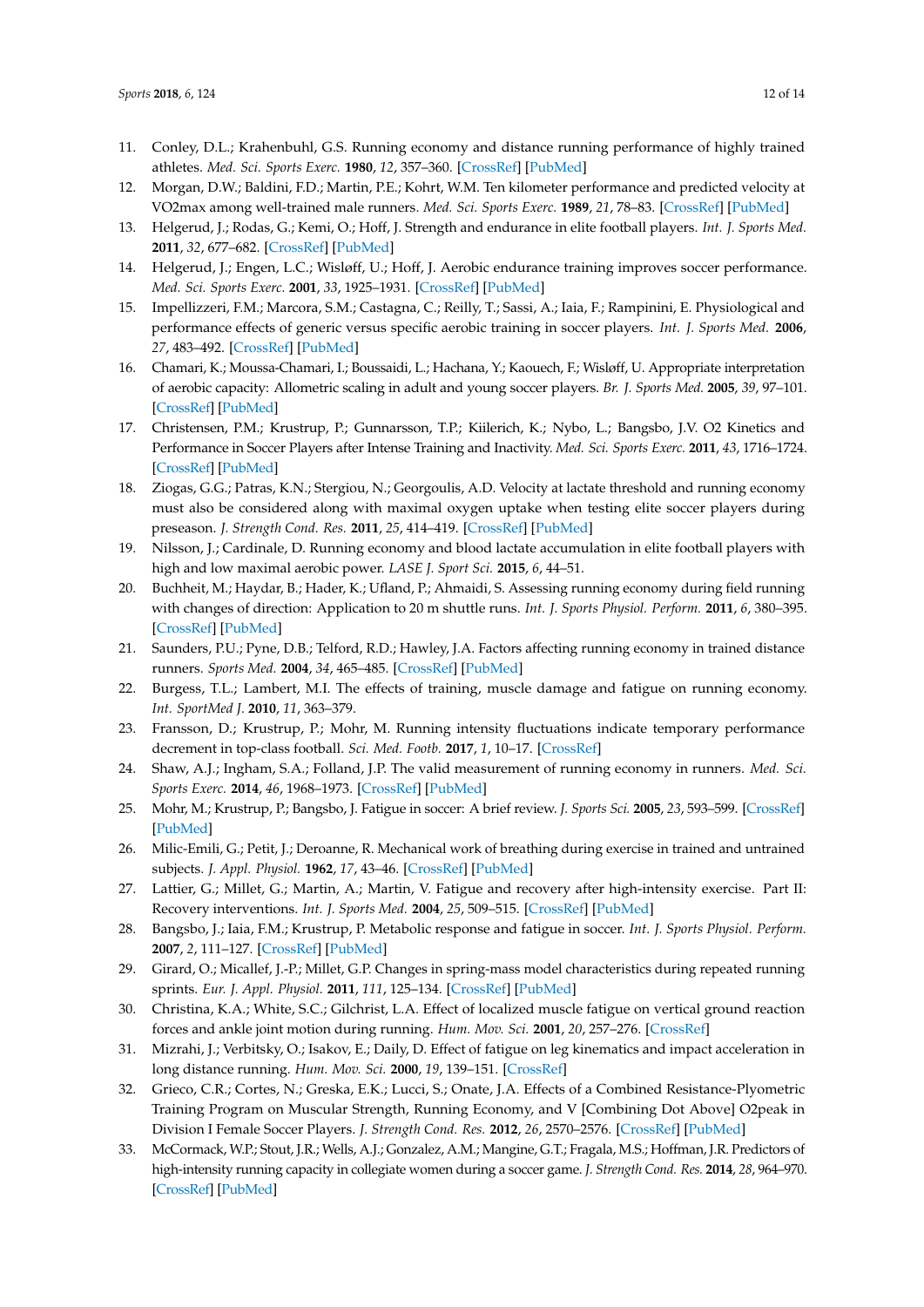- <span id="page-15-12"></span><span id="page-15-11"></span><span id="page-15-10"></span><span id="page-15-9"></span><span id="page-15-8"></span>34. Hoppe, M.W.; Baumgart, C.; Sperlich, B.; Ibrahim, H.; Jansen, C.; Willis, S.J.; Freiwald, J. Comparison between three different endurance tests in professional soccer players. *J. Strength Cond. Res.* **2013**, *27*, 31–37. [\[CrossRef\]](http://dx.doi.org/10.1519/JSC.0b013e31824e1711) [\[PubMed\]](http://www.ncbi.nlm.nih.gov/pubmed/22344049)
- <span id="page-15-0"></span>35. Gunnarsson, T.P.; Christensen, P.M.; Holse, K.; Christiansen, D.; Bangsbo, J. Effect of additional speed endurance training on performance and muscle adaptations. *Med. Sci. Sports Exerc.* **2012**, *44*, 1942–1948. [\[CrossRef\]](http://dx.doi.org/10.1249/MSS.0b013e31825ca446) [\[PubMed\]](http://www.ncbi.nlm.nih.gov/pubmed/22617392)
- <span id="page-15-1"></span>36. MacDougall, J. The anaerobic threshold: Its significance for the endurance athlete. *Can. J. Appl. Sport Sci.* **1977**, *2*, 137–140.
- <span id="page-15-2"></span>37. Daniels, J.; Daniels, N. Running economy of elite male and elite female runners. *Med. Sci. Sports Exerc.* **1992**, *24*, 483–489. [\[CrossRef\]](http://dx.doi.org/10.1249/00005768-199204000-00015) [\[PubMed\]](http://www.ncbi.nlm.nih.gov/pubmed/1560747)
- <span id="page-15-3"></span>38. Helgerud, J. Maximal oxygen uptake, anaerobic threshold and running economy in women and men with similar performances level in marathons. *Eur. J. Appl. Physiol. Occup. Physiol.* **1994**, *68*, 155–161. [\[CrossRef\]](http://dx.doi.org/10.1007/BF00244029) [\[PubMed\]](http://www.ncbi.nlm.nih.gov/pubmed/8194545)
- <span id="page-15-4"></span>39. Helgerud, J.; Kemi, O.; Hoff, J. Pre-season concurrent strength and endurance development in elite soccer players. In *Football (Soccer): New Developments in Physical Training Research*; Hoff, J., Helgerud, J., Eds.; NTNU: Trondheim, Norway, 2003; pp. 55–66.
- <span id="page-15-24"></span>40. Chamari, K.; Hachana, Y.; Kaouech, F.; Jeddi, R.; Moussa-Chamari, I.; Wisløff, U. Endurance training and testing with the ball in young elite soccer players. *Br. J. Sports Med.* **2005**, *39*, 24–28. [\[CrossRef\]](http://dx.doi.org/10.1136/bjsm.2003.009985) [\[PubMed\]](http://www.ncbi.nlm.nih.gov/pubmed/15618335)
- <span id="page-15-5"></span>41. Segers, V.; De Clercq, D.; Philippaerts, R.; Janssens, M. Running economy in early and late mature youth soccer players. In *Topics in Functional and Ecological Vertebrate Morphology*; Shaker: Maastricht, The Netherlands, 2002; pp. 125–138.
- <span id="page-15-6"></span>42. Fletcher, J.R.; Esau, S.P.; Macintosh, B.R. Economy of running: Beyond the measurement of oxygen uptake. *J. Appl. Physiol.* **2009**, *107*, 1918–1922. [\[CrossRef\]](http://dx.doi.org/10.1152/japplphysiol.00307.2009) [\[PubMed\]](http://www.ncbi.nlm.nih.gov/pubmed/19833811)
- <span id="page-15-7"></span>43. Peronnet, F.; Massicotte, D. Table of nonprotein respiratory quotient: An update. *Can. J. Sport Sci.* **1991**, *16*, 23–29. [\[PubMed\]](http://www.ncbi.nlm.nih.gov/pubmed/1645211)
- <span id="page-15-13"></span>44. Divert, C.; Mornieux, G.; Freychat, P.; Baly, L.; Mayer, F.; Belli, A. Barefoot-shod running differences: Shoe or mass effect? *Int. J. Sports Med.* **2008**, *29*, 512–518. [\[CrossRef\]](http://dx.doi.org/10.1055/s-2007-989233) [\[PubMed\]](http://www.ncbi.nlm.nih.gov/pubmed/18027308)
- <span id="page-15-14"></span>45. Kerdok, A.E.; Biewener, A.A.; McMahon, T.A.; Weyand, P.G.; Herr, H.M. Energetics and mechanics of human running on surfaces of different stiffnesses. *J. Appl. Physiol.* **2002**, *92*, 469–478. [\[CrossRef\]](http://dx.doi.org/10.1152/japplphysiol.01164.2000) [\[PubMed\]](http://www.ncbi.nlm.nih.gov/pubmed/11796653)
- <span id="page-15-15"></span>46. Hader, K.; Mendez-Villanueva, A.; Palazzi, D.; Ahmaidi, S.; Buchheit, M. Metabolic power requirement of change of direction speed in young soccer players: Not all is what it seems. *PLoS ONE* **2016**, *11*, e0149839. [\[CrossRef\]](http://dx.doi.org/10.1371/journal.pone.0149839) [\[PubMed\]](http://www.ncbi.nlm.nih.gov/pubmed/26930649)
- <span id="page-15-16"></span>47. Zamparo, P.; Pavei, G.; Nardello, F.; Bartolini, D.; Monte, A.; Minetti, A.E. Mechanical work and efficiency of 5 + 5 m shuttle running. *Eur. J. Appl. Physiol.* **2016**, *116*, 1911–1919. [\[CrossRef\]](http://dx.doi.org/10.1007/s00421-016-3443-6) [\[PubMed\]](http://www.ncbi.nlm.nih.gov/pubmed/27473448)
- <span id="page-15-17"></span>48. Hatamoto, Y.; Yamada, Y.; Fujii, T.; Higaki, Y.; Kiyonaga, A.; Tanaka, H. A novel method for calculating the energy cost of turning during running. *Open Access J. Sports Med.* **2013**, *4*, 117–122. [\[CrossRef\]](http://dx.doi.org/10.2147/OAJSM.S39206) [\[PubMed\]](http://www.ncbi.nlm.nih.gov/pubmed/24379716)
- <span id="page-15-18"></span>49. Eniseler, N. Heart rate and blood lactate concentrations as predictors of physiological load on elite soccer players during various soccer training activities. *J. Strength Cond. Res.* **2005**, *19*, 799–804. [\[PubMed\]](http://www.ncbi.nlm.nih.gov/pubmed/16287347)
- <span id="page-15-19"></span>50. Russell, M.; Sparkes, W.; Northeast, J.; Cook, C.J.; Love, T.D.; Bracken, R.M.; Kilduff, L.P. Changes in acceleration and deceleration capacity throughout professional soccer match-play. *J. Strength Cond. Res.* **2016**, *30*, 2839–2844. [\[CrossRef\]](http://dx.doi.org/10.1519/JSC.0000000000000805) [\[PubMed\]](http://www.ncbi.nlm.nih.gov/pubmed/25474342)
- 51. Mendez-Villanueva, A.; Buchheit, M.; Simpson, B.; Bourdon, P. Match play intensity distribution in youth soccer. *Int. J. Sports Med.* **2013**, *34*, 101–110. [\[CrossRef\]](http://dx.doi.org/10.1055/s-0032-1306323) [\[PubMed\]](http://www.ncbi.nlm.nih.gov/pubmed/22960988)
- <span id="page-15-20"></span>52. O'Donoghue, P.; Boyd, M.; Lawlor, J.; Bleakley, E. Time-motion analysis of elite, semi-professional and amateur soccer competition. *J. Hum. Mov. Stud.* **2001**, *41*, 1–12.
- <span id="page-15-21"></span>53. Da Silva, J.F.; Guglielmo, L.G.; Bishop, D. Relationship between different measures of aerobic fitness and repeated-sprint ability in elite soccer players. *J. Strength Cond. Res.* **2010**, *24*, 2115–2121. [\[CrossRef\]](http://dx.doi.org/10.1519/JSC.0b013e3181e34794) [\[PubMed\]](http://www.ncbi.nlm.nih.gov/pubmed/20613644)
- <span id="page-15-22"></span>54. Buchheit, M. Repeated-sprint performance in team sport players: Associations with measures of aerobic fitness, metabolic control and locomotor function. *Int. J. Sports Med.* **2012**, *33*, 230–239. [\[CrossRef\]](http://dx.doi.org/10.1055/s-0031-1291364) [\[PubMed\]](http://www.ncbi.nlm.nih.gov/pubmed/22290323)
- <span id="page-15-23"></span>55. Turner, A.N.; Stewart, P.F. Strength and conditioning for soccer players. *Strength Cond. J.* **2014**, *36*, 1–13. [\[CrossRef\]](http://dx.doi.org/10.1519/SSC.0000000000000054)
- <span id="page-15-25"></span>56. Caldwell, B.P.; Peters, D.M. Seasonal variation in physiological fitness of a semiprofessional soccer team. *J. Strength Cond. Res.* **2009**, *23*, 1370–1377. [\[CrossRef\]](http://dx.doi.org/10.1519/JSC.0b013e3181a4e82f) [\[PubMed\]](http://www.ncbi.nlm.nih.gov/pubmed/19620929)